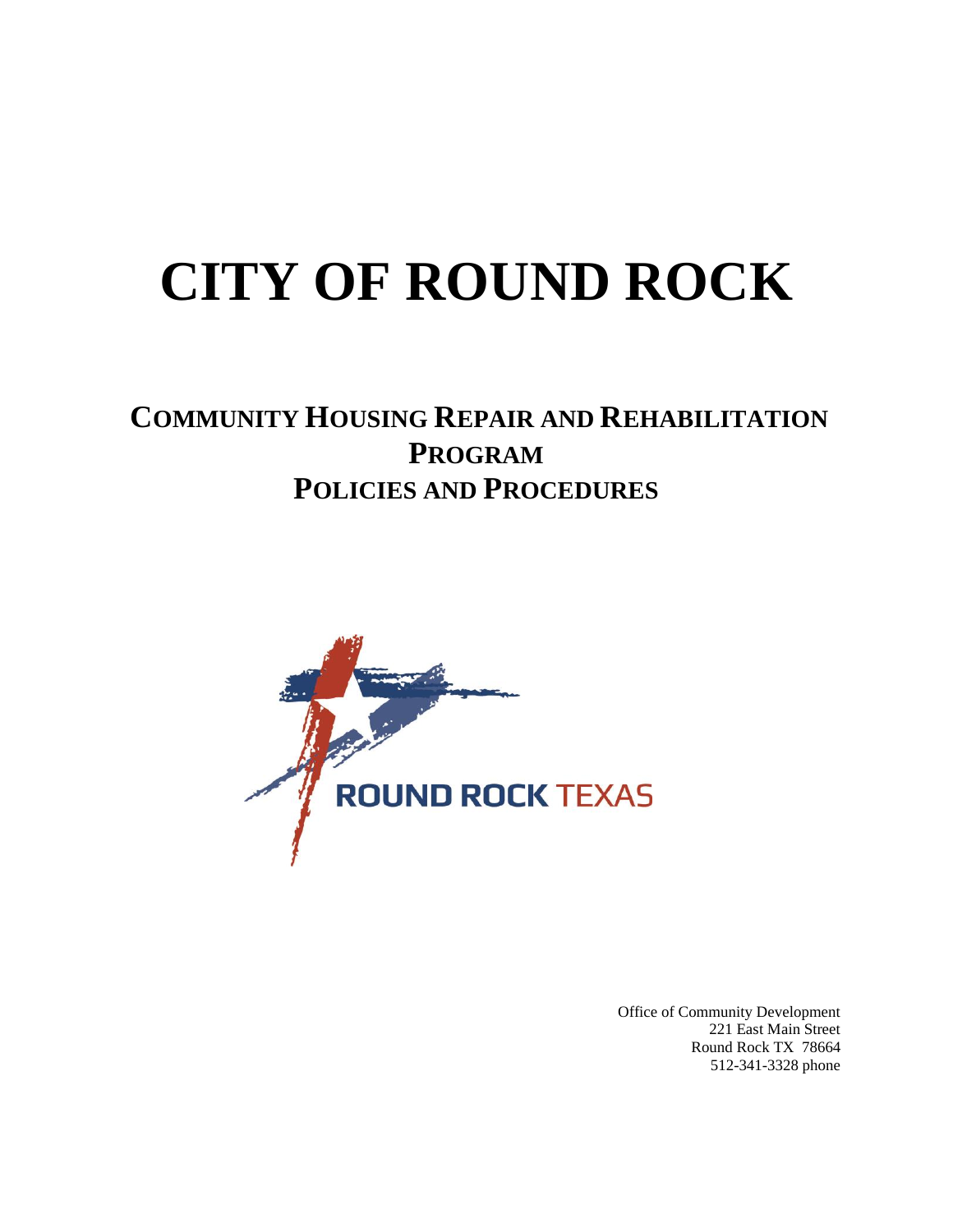## **CITY OF ROUND ROCK**

#### **HOME REPAIR AND REHABILITATION PROGRAM POLICIES AND PROCEDURES**

#### **TABLE OF CONTENTS**

| 1. |                  |                                                  | 1              |
|----|------------------|--------------------------------------------------|----------------|
|    | A <sub>1</sub>   |                                                  | 1              |
|    | $\mathbf{B}$ .   |                                                  | 1              |
|    | $\overline{C}$ . | Applicability of Other Federal/State Regulations | 1              |
| 2. |                  | Types and Terms of Program Assistance            | $\mathbf{1}$   |
|    | A <sub>1</sub>   |                                                  | $\mathbf{1}$   |
|    | <b>B.</b>        |                                                  | 1              |
|    | $\mathcal{C}$ .  |                                                  | $\overline{2}$ |
|    | D.               |                                                  | $\overline{2}$ |
| 3. |                  |                                                  | $\overline{2}$ |
|    | A <sub>1</sub>   |                                                  | $\overline{2}$ |
|    | <b>B.</b>        |                                                  | $\overline{2}$ |
|    | $\mathcal{C}$ .  |                                                  | $\overline{2}$ |
|    | D.               |                                                  | $\overline{3}$ |
|    | Ε.               |                                                  | $\overline{3}$ |
| 4. |                  |                                                  | 3              |
|    | $\mathbf{A}$ .   |                                                  | $\overline{4}$ |
|    | <b>B.</b>        |                                                  | $\overline{4}$ |
|    | $\mathcal{C}$ .  | Maximum Number of Awards Per Property            | $\overline{4}$ |
|    | D.               |                                                  | $\overline{4}$ |
| 5. |                  |                                                  | $\overline{4}$ |
|    | $\mathsf{A}$ .   |                                                  | $\overline{4}$ |
|    | <b>B.</b>        |                                                  | $\overline{4}$ |
|    | $\overline{C}$ . |                                                  | $\overline{4}$ |
|    | D                |                                                  | 6              |
|    | Е.               |                                                  | 7              |
| 6. |                  |                                                  | 7              |
|    | $\mathsf{A}$ .   |                                                  | 7              |
|    | B                |                                                  | 8              |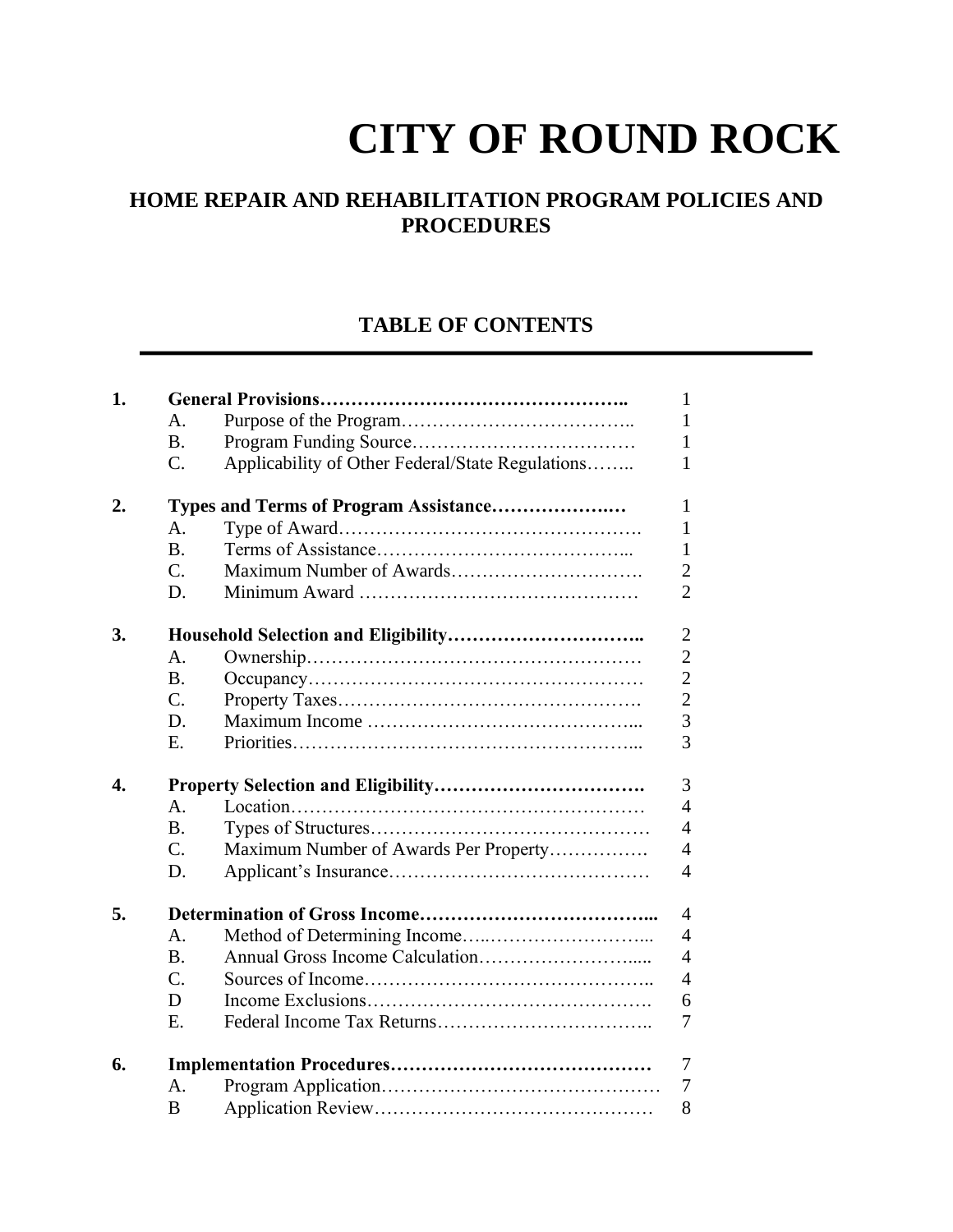|     | $C_{\cdot}$     |                                                              | 9  |
|-----|-----------------|--------------------------------------------------------------|----|
|     | D.              |                                                              | 9  |
|     | Е.              |                                                              | 9  |
|     | F.              | Transmittal of Statement of Work                             | 9  |
|     | G.              | Bid Estimates and Selection of Contractor                    | 9  |
|     | H.              |                                                              | 9  |
|     | I.              |                                                              | 10 |
|     | J.              |                                                              | 10 |
|     | K.              |                                                              | 10 |
|     | L.              | Fund Disbursement/Contractor Payments                        | 11 |
| 7.  |                 |                                                              | 13 |
|     | $\mathsf{A}$ .  |                                                              | 13 |
|     | B               |                                                              | 13 |
|     | $\mathcal{C}$ . |                                                              | 13 |
| 8.  |                 |                                                              | 14 |
| 9.  |                 |                                                              | 14 |
| 10. |                 |                                                              | 14 |
| 11. |                 |                                                              | 14 |
| 12. |                 |                                                              | 14 |
|     |                 |                                                              |    |
|     |                 |                                                              |    |
|     |                 | Attachment 3 - Verification of Mortgage or Deed of Trust  17 |    |
|     |                 | Attachment 4 - CDBG Program Eligibility Release Form 18      |    |
|     |                 |                                                              |    |
|     |                 | Attachment 6 - Property Rehabilitation Standards 21          |    |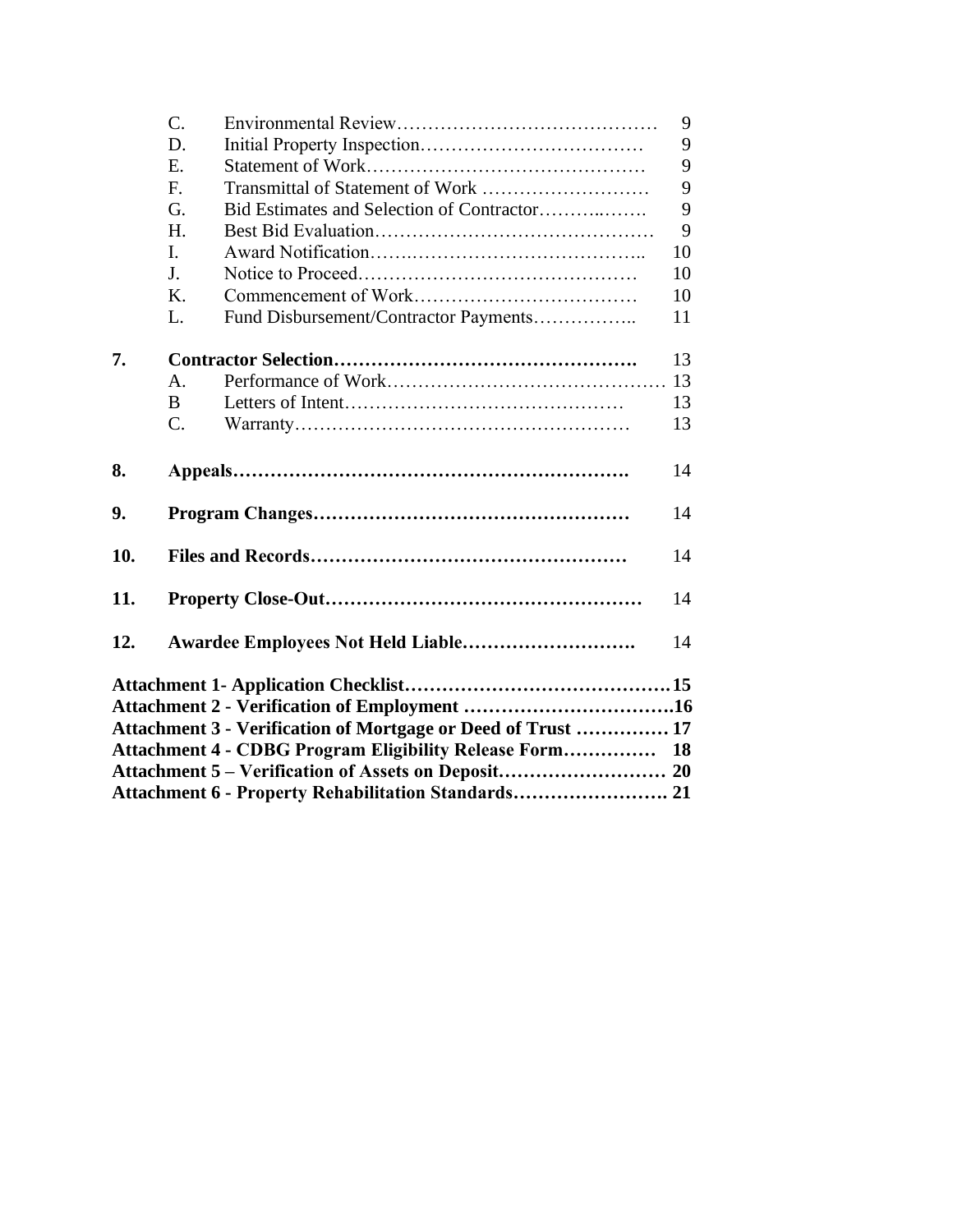#### **1. GENERAL PROVISIONS**

#### **A. Purpose of the Home Repair and Rehabilitation Program (Program)**

The primary Program objectives are to make health and safety related repairs to owner-occupied homes. Priority will be given to very-low income applicant and income eligible elderly or disabled occupants.

#### **B. Program Funding Source**

The funding source for this Program is through Community Development Block Grant ("CDBG") funds, received from the U.S. Department of Housing and Urban Development ("HUD").

#### **C. Applicability of Other Federal/State Regulations**

While all rehabilitation awards are subject to the requirements of these Home Repair and Rehabilitation Program Policies and Procedures (Program Procedures), there may be additional special provisions and limitations on rehabilitation awards depending on the funding source. Consequently, additional requirements not shown in these Program Procedures may apply and thus, these Program Procedures may be amended from time to time by the CDBG Coordinator to reflect changes in the requirements of the funding source for this Program.

#### **2. TYPES AND TERMS OF PROGRAM ASSISTANCE**

**A. Type of Award**

Rehabilitation: Maximum \$25,000 per applicant;

#### **B. Terms of Assistance**

Assistance is in the form of a grant.

#### **C. Maximum Number of Awards**

An applicant may not be awarded more than one award for rehabilitation in a three-year period even if the award is less than \$25,000.

#### **D. Minimum Award Amount**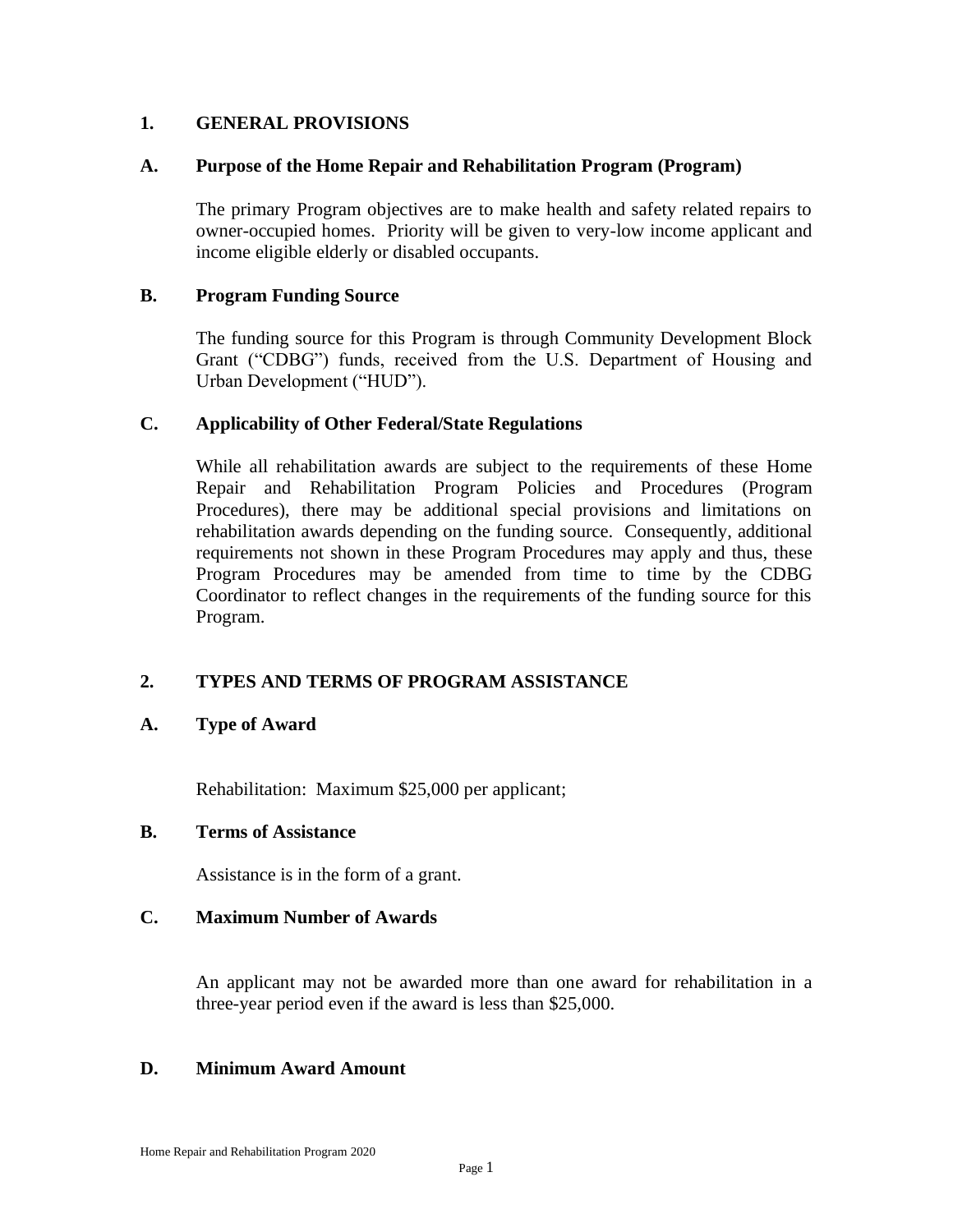No award will be made for less than \$1,000 or more than \$25,000.

#### **3. HOUSEHOLD SELECTION AND ELIGIBILITY**

Eligible applicant will be accepted into the Program in the order that their name appears on the City's existing rehabilitation Program waiting list. In the case where no waiting list exists, applicant will be selected on a first-come, first-served basis. Household eligibility will be assessed on the following:

#### **A. Ownership**

Applicant must be named on the Warranty Deed or Title, as the owner of the Property and principal resident. A Contract for Deed is not an acceptable form of ownership.

#### **B. Occupancy**

Homeowner must reside in and been the owner(s) of the Property to be rehabilitated for at least twelve (12) months prior to the submission of its application. Applicant will retain ownership for at least five (5) years from the date of project completion.

#### **C. Property Taxes**

All delinquent property taxes shall be paid on the property prior to the Program award, or the applicant must have qualified for and received the tax deferral as allowed under Section 33.06 of the Texas Property Tax Code. Written verifications must be placed in each applicant's file. For verifications conducted via telephone, a fully completed telephone confirmation form (including, but not limited to the date of contact, name of contact, and phone number of contact) must be completed.

#### **D. Maximum Income**

For the purposes of this Program, all persons named on the title and all persons on the Property are considered household members for the purposes of determining income eligibility unless it can be proven through evidence satisfactory to the City that a person named on the title is NOT living on the Property. The **GROSS** annual income for **ALL** household members cannot exceed the applicable income shown in the following chart:

#### **FY 2020 Income Limits Documentation System**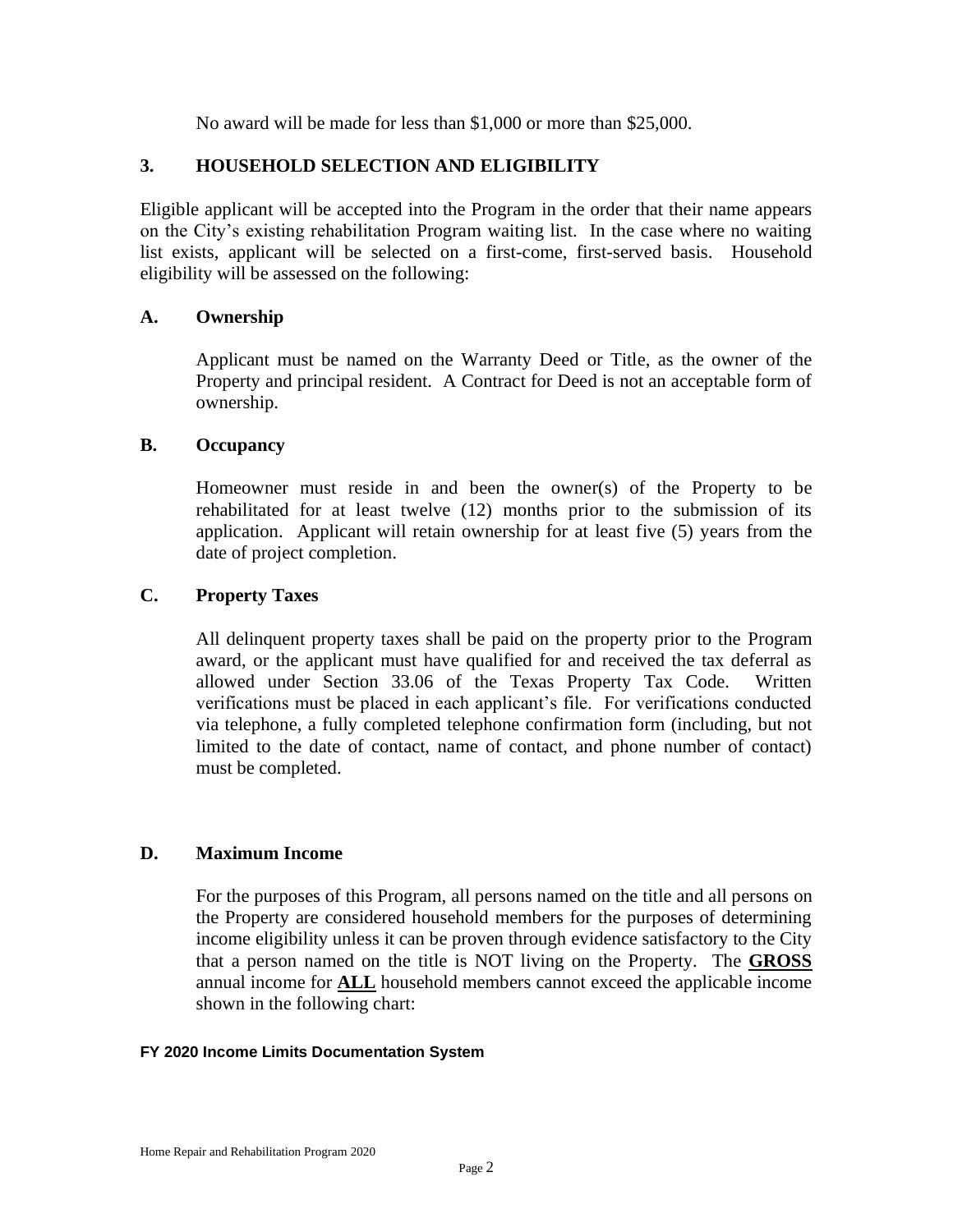| <b>IFY 2020 INCOME LIMIT</b><br><b>CATEGORY</b>   | Person      | 2 Person    | 3 Person    | 4 Person    | 5 Person    | 6 Person    | <b>7 Person</b> | 8 Person     |
|---------------------------------------------------|-------------|-------------|-------------|-------------|-------------|-------------|-----------------|--------------|
| Very low (50%) Income<br>_imits                   | \$34,200.00 | \$39,050,00 | \$43.950.00 | \$48,800,00 | \$52,750.00 | \$56,650.00 | \$60,550,00     | \$64,450.00  |
| Extremely Low (30%)<br>Income Limits<br>Low (80%) | \$20,550.00 | \$23.450.00 | \$26,400.00 | \$29,300.00 | \$31.650.00 | \$34.000.00 | \$36,350.00     | \$38,700.00  |
| Income Limits                                     | \$54.700.00 | \$62,500.00 | \$70,300.00 | \$78,100.00 | \$84.350.00 | \$90,600.00 | \$96,850,00     | \$103,100.00 |

NOTE: Williamson County is part of the **Austin-Round Rock-San Marcos, TX MSA**, so all information presented here applies to all of the **Austin-Round Rock-San Marcos, TX MSA**. The **Austin-Round Rock-San Marcos, TX MSA** contains the following areas: Bastrop County, TX ; Caldwell County, TX ; Hays County, TX ; Travis County, TX ; and Williamson County, TX . as of July 1, 2020

#### **E. Priorities**

- 1. First priority shall be given to Applicants whose annual family income is thirty percent (30%) or less than median as identified in the chart above and income eligible elderly or disabled occupants.
- 2. Second priority shall be given to Applicants whose annual family income is fifty percent (50%) or less than median as identified in the chart above.
- 3. Third priority shall be given to Applicants whose annual family income is eighty percent (80%) or less than median as identified in the chart above.
- 4. If there is no waiting list, then applications will be considered on a first come, first served basis.

#### **4. PROPERTY SELECTION AND ELIGIBILITY**

Eligibility will also be assessed on the following:

#### **A. Location**

To qualify for an award, the Property must be located within the corporate city limits of Round Rock.

#### **B. Types of Structures**

Eligible structures include owner-occupied single-family property (one unit), condominiums, and town homes.

#### **C. Maximum Number of Awards Per Property**

A limit of one award during a three-year period, with no more than two awards total for single family rehabilitation.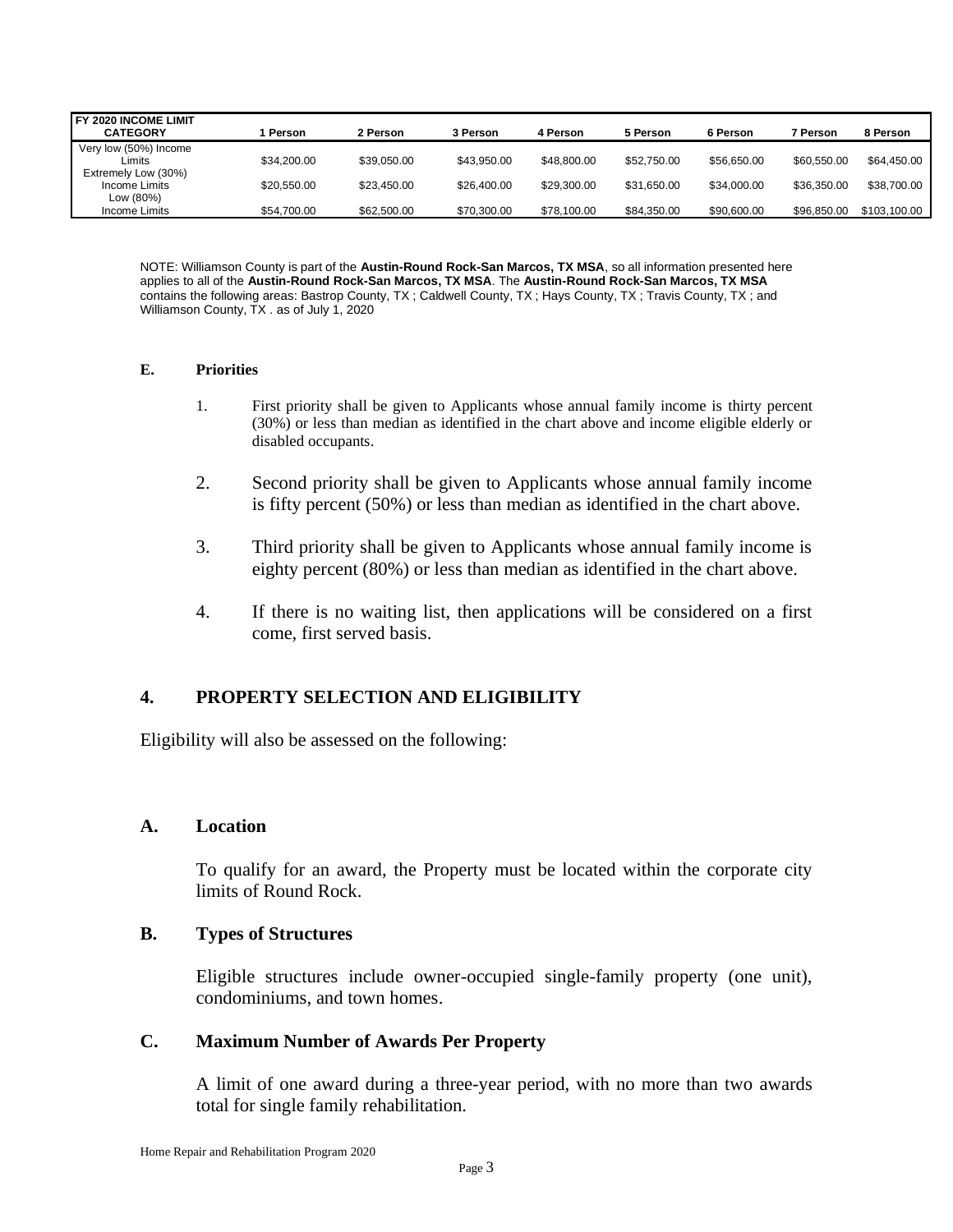#### **D. Applicant's Insurance**

Proof of insurance is required.

#### **5. DETERMINATION OF GROSS INCOME**

#### **A. Method of Determining Income**

The City shall follow 24 CFR Part 5 requirements for computing annual income.

#### **B. Annual Gross Income Calculation**

Income is defined as the gross amount, before any deductions have been taken, of income that is anticipated to be received by all adult household members and persons during the upcoming twelve (12) months.

#### **C. Sources of Income (24 CFR Part 5 Annual Income Inclusions)**

Sources of income used in determining gross annual household income are as follows:

- 1. All wages and salaries, overtime pay, commissions, fees, tips and bonuses and other compensation for personal services (before any payroll deductions).
- 2. Net income from the operation of a business or profession. Expenditures for business expansion or amortization of capital indebtedness cannot be used as deductions in determining net income. An allowance for depreciation of assets used in a business or profession may be deducted, based on straight line depreciation, as provided in Internal Revenue Service regulations. Any withdrawal of cash or assets from the operation of a business or profession will be included in income, except to the extent the withdrawal is reimbursement of cash or assets invested in the operation by the family.
- 3. Interest, dividends and other net income of any kind from real or personal property. Expenditures for amortization of capital indebtedness shall not be used as deductions in determining net income. An allowance for depreciation is permitted only as authorized in Section 5, Part C, Paragraph 2. Any withdrawal of cash or assets from an investment will be included in income, except to the extent the withdrawal is reimbursement of cash or assets invested by the family. Where family has net assets in excess of \$5,000, excluding property, annual income shall include the greater of the actual income derived from all net family assets or percentage of the value of such assets based on the current passbook savings rate .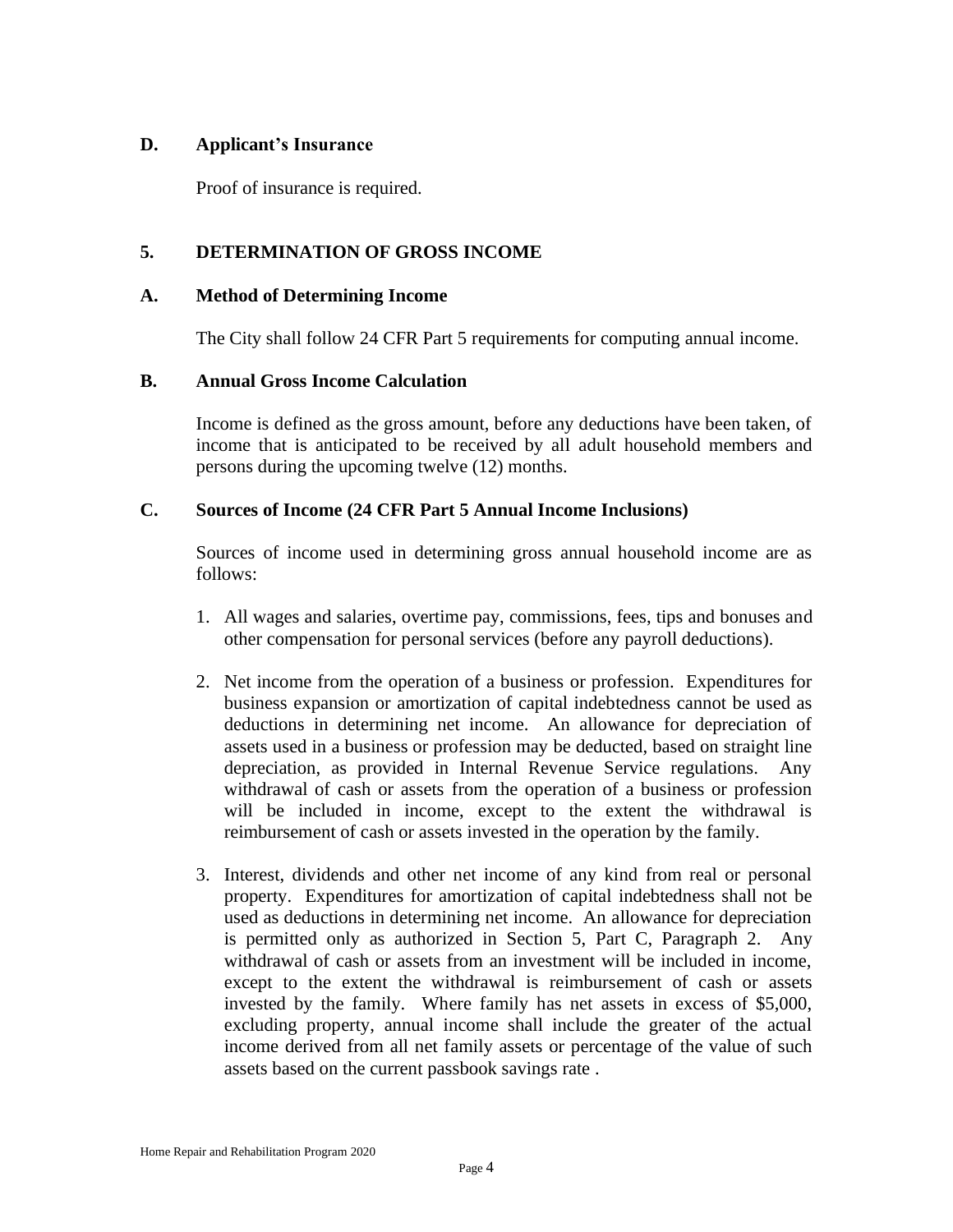- 4. The full amount of periodic payments received from social security, annuities, insurance policies, retirement funds, pensions, disability or death benefits and other similar types of periodic receipts, including a lump sum payment for the delayed start of a periodic payment.
- 5. Payments in lieu of earnings, such as unemployment, worker's compensation, severance pay and welfare assistance, excluding, however, lump sum payments under health and accident insurance such as worker's compensation (except as provided in Section 5, Part D, Paragraph 3).
- 6. Welfare Assistance. If the welfare assistance payment includes an amount specifically designated for shelter and utilities that is subject to adjustment by the welfare assistance agency in accordance with the actual cost of shelter and utilities, the amount of welfare assistance income to be included as income shall consist of:
	- A. The amount of the allowance or award exclusive of the amount specifically designated for shelter or utilities; *plus*
	- B. The maximum amount that the welfare assistance agency could in fact allow the family for shelter and utilities. If the family welfare assistance is ratably reduced from the standard of need by applying a percentage, the amount calculated under this paragraph is the amount resulting from one application of the percentage.
- 7. Periodic and determinable allowances, such as alimony and child support payments, and regular contributions or gifts received from organizations or from persons not residing in the dwelling to the extent that such payments are reasonably expected to continue.
- 8. All regular pay, special pay and allowances of a member of the Armed Forces (whether or not living in the dwelling) who is the head of the family, spouse or other person whose dependants are residing in the unit (except as provided in Section 5, Part D, Paragraph 7)

#### **D. Income Exclusions**

#### **The following income exclusions shall apply in the determination of gross income:**

- 1. Income from the employment of children under the age of 18 years.
- 2. Payments received for the care of foster children or foster adults (usually persons with disabilities, unrelated to the tenant family, who are unable to live alone). **Note: Foster children shall not be used in the determination of the number of persons in the household**.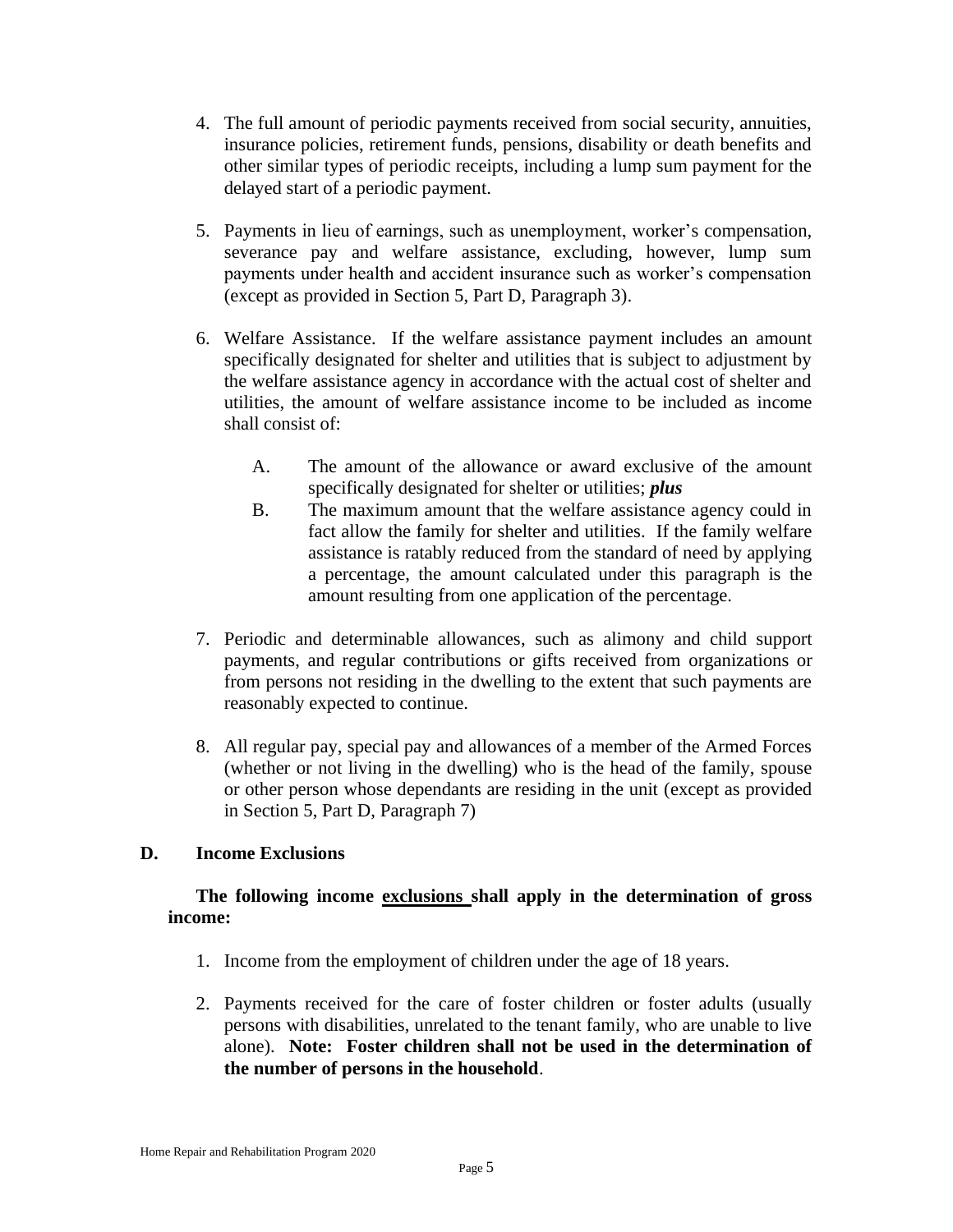- 3. Lump-sum additions to family assets, such as inheritance, insurance payments (including payments under health and accident insurance and worker's compensation), capital gains and settlement for personal or property losses. These items shall be considered as assets for the purposes of this Program.
- 4. Amounts received by the family that are specifically for, or in reimbursement of, the cost of medical expenses for any family member.
- 5. Income from a live-in or periodic medical care assistant (e.g. visiting nurses or care attendants) Note: A live-in or periodic medical care assistant shall not be used in the determination of the number of persons in the household. Livein aide means a person who resides with one or more elderly persons, or nearelderly persons, or persons with disabilities, and who:
	- (1) Is determined to be essential to the care and well-being of the persons;
	- (2) Is not obligated for the support of the persons; and
	- (3) Would not be living in the unit except to provide the necessary supportive services
- 6. Amounts of education scholarships paid directly to the student or the educational institution and amounts paid by the government to veterans for use in meeting the costs of tuition, fees, books and equipment. Any amounts not used for these purposes are to be included as income.
- 7. The special pay for a household member serving in the Armed Forces who is exposed to hostile fire.
- 8. Amounts received under HUD-funded training Programs or received under a public assistance Program that are specifically for out-of-pocket costs made solely to allow participation in a specific Program.
- 9. Temporary, non-recurring or sporadic income.
- 10. Reparation payments paid by a foreign government pursuant to claims under the laws of that government by persons who were persecuted during the Nazi era.
- 11. Annual earnings in excess of \$480.00 for each full-time student 18 years and older (excluding the head of household or spouse).
- 12. Adoption assistance payments in excess of \$480.00 annually per child.
- 13. Lump sum payments of SSI and lump sum payments of Social Security benefits, the value of the allotment provided under the Food Stamp Act of 1977.

#### **E. Federal Income Tax Returns**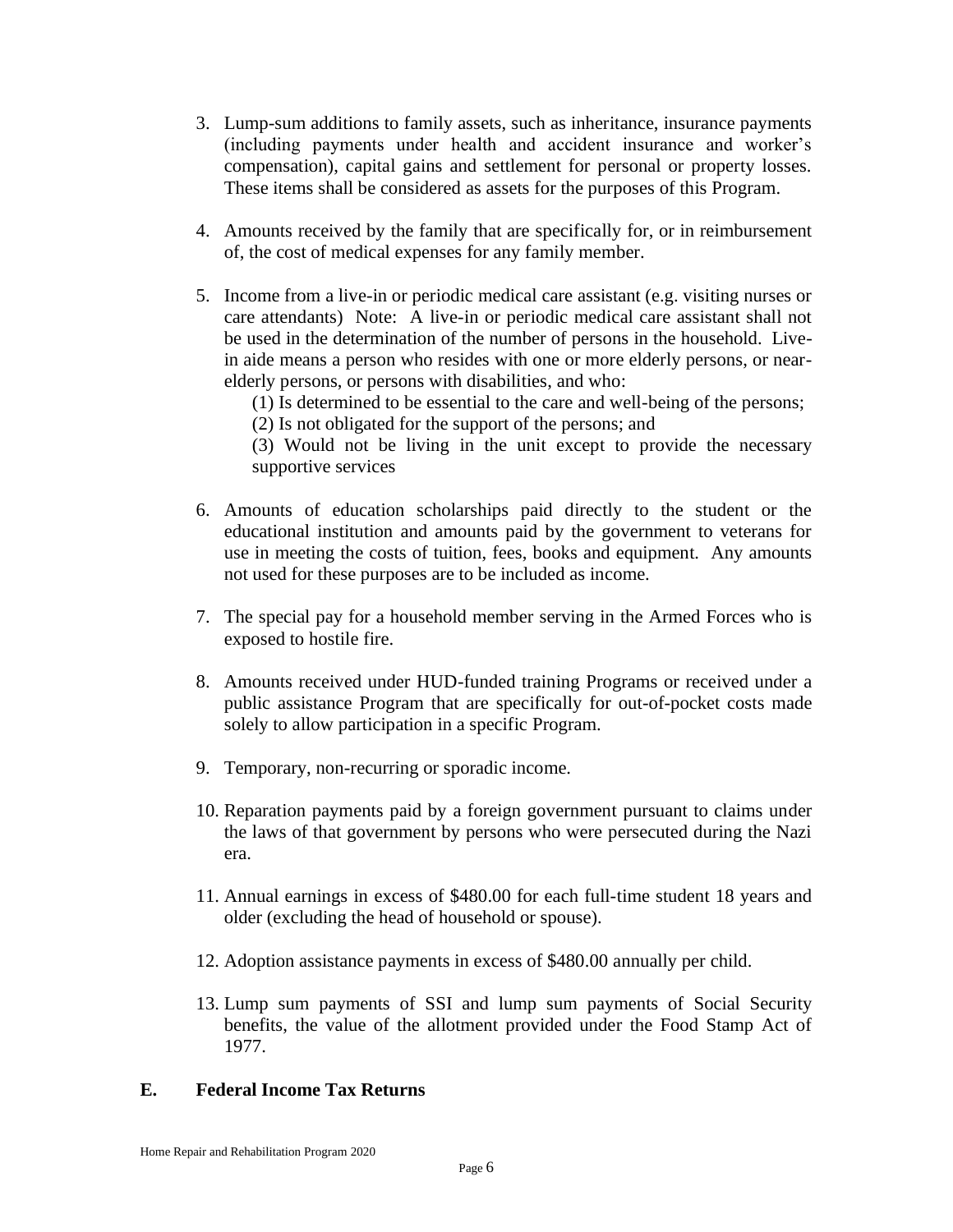All household members and all persons named on the title shall be required to provide Federal Income Tax Returns for the two previous calendar years. The Federal Tax Return will be used as a basis to verify gross income as well as household composition.

#### **6. IMPLEMENTATION PROCEDURES**

The following implementation procedures may be modified at the discretion of the CDBG Coordinator:

#### **A. Program Application**

Applications will be provided to persons in the order that their name appears on the City's Program waiting list. If no waiting list exists, applications will be provided on a first-come, first-served basis. The applicant must submit the following documents:

1. Signed application for all persons named on the title including, but not limited to, the following attachments:

| Attachment 1-   | <b>Application Checklist</b>                 |
|-----------------|----------------------------------------------|
| Attachment 2 -  | Verification of Employment                   |
| Attachment 3-   | Verification of Mortgage or Deed of Trust    |
| Attachment 4-   | <b>CDBG</b> Program Eligibility Release Form |
| Attachment $5-$ | Verification of Assets on Deposit            |

- 2. Copy of Warranty Deed or Title for single family homes, condominium, or town homes.
- 3. Copy of signed complete set of most current and previous Federal Income Tax Returns, including all schedules and attachments for all persons in the household and named on the title.
- 4. Copies of paycheck stubs for the last thirty (30) days for all wage earners in household or verification of wages from current employer.
- 5. Other income documentation (supply a copy of the award letter or a copy of the check or direct deposit bank statement):
	- a. Social Security/SSI
	- b. Retirement
	- c. Disability
	- d. AFDC
	- e. Interest on Savings/Income Earning Accounts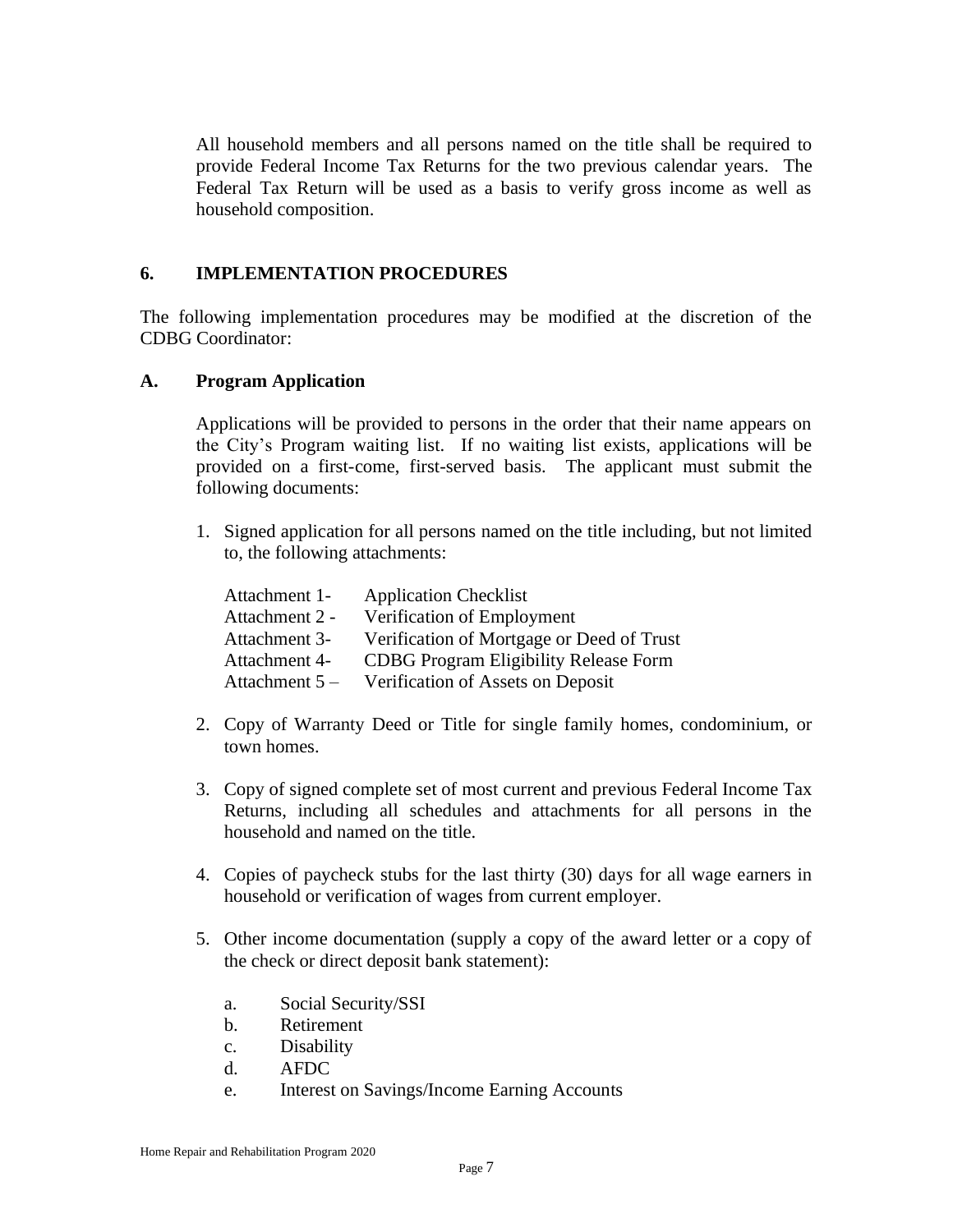- 6. Six (6) most recent bank statements;
- 7. Proof that property tax payments are current;
- 8. Copy of Social Security Card;
- 9. Copy of valid **current** identification (e.g. driver's license or State of Texas ID);
- 10. Signed Lead Based Paint Notification Form (required for properties built before 1978;
- 11. Other support documentation as requested by the City.

#### **B. Application Review**

Upon receipt of the completed Application, City Staff reviews the application as follows:

- 1. City Staff determines if applicant and property are eligible based on application and other supporting documentation.
- 2. If applicant does not satisfy the Program requirements, City Staff sends notice of ineligibility to applicant documenting the reasons for ineligibility.
- 3. If applicant is deemed eligible, City Staff arranges for initial inspection of the property to determine eligibility of the scope of repairs for the property.

#### **C. Environmental Review**

Upon receipt of the Application, City Staff prepares environmental documentation assessing the environmental eligibility of the rehabilitation Property. City Staff shall determine the level of Environmental Review required as per 24 CFR §58:

#### **D. Initial Property Inspection**

Once it has been determined that the applicant meets the basic financial and property eligibility requirements, a meeting will be scheduled with the applicant at the property site with City Staff to discuss repairs being requested. Upon confirmation of the need for repair, City Staff shall arrange for another inspection of the home by the City Inspector and a purchaser with the applicant to inspect and identify home maintenance items for repair or replacement, building code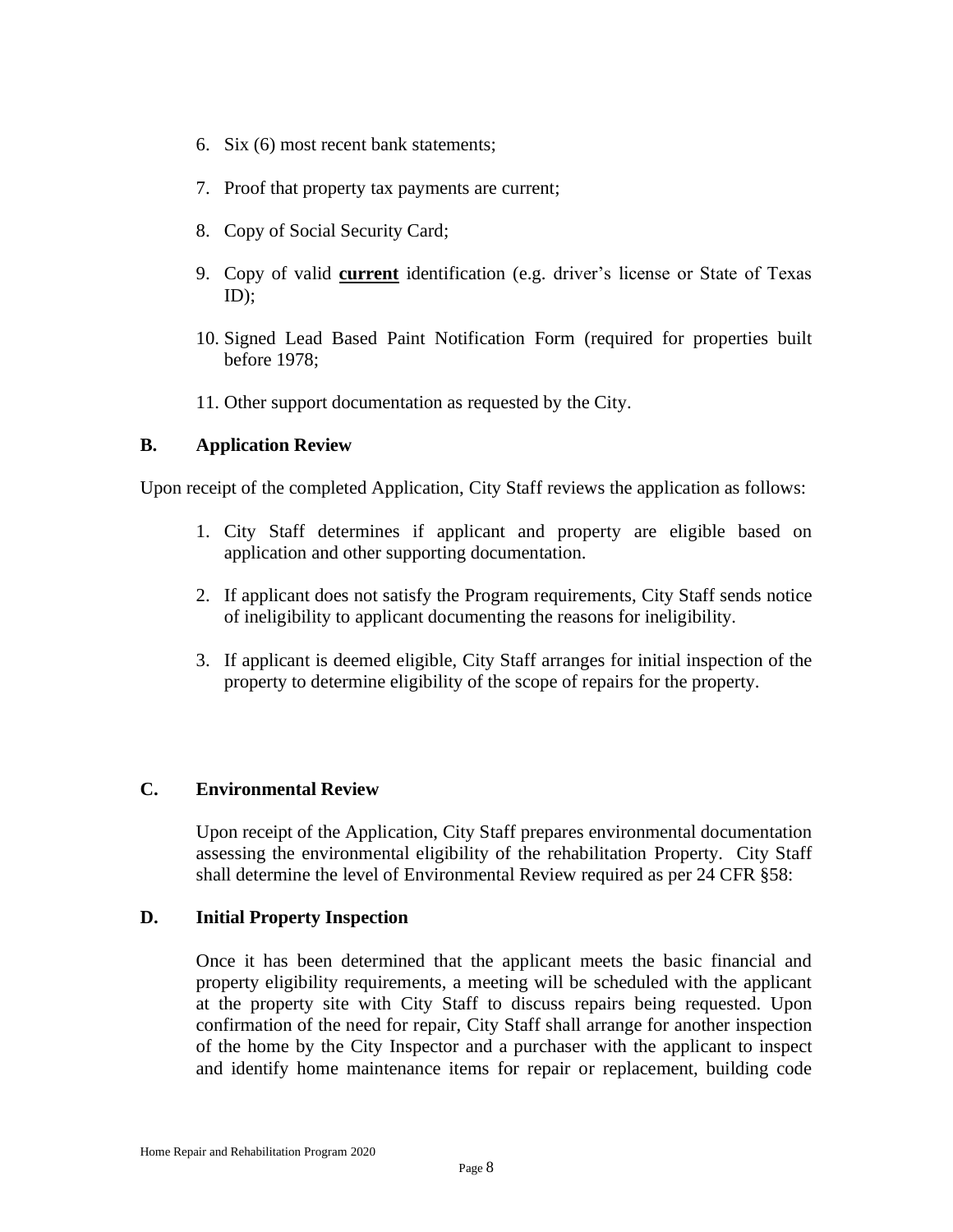violations, local code violations, and health and safety deficiencies, as appropriate.

#### **E. Statement of Work**

Once the initial inspection has been conducted, the City Inspector and the purchaser prepares a Statement of Work, which details the repair work to be done on the property.

#### **F. Transmittal of Statement of Work**

Once the Statement of Work is completed, it is review and signed by the applicant. The applicant must submit the Statement of Work to City Staff for review. City Staff will determine if Statement of Work is reasonable.

#### **G. Bidding and Selection of Contractor**

Bids will be obtained in accordance with the City's policies and procedures.

#### **H. Best Bid Evaluation**

City shall select a contractor using the following guidelines. All bids received shall be evaluated based on the best value for the City. Best value will be determined by considering all or part of the criteria listed, as well as any relevant criteria specifically listed in the solicitation.

- 1. Bid price
- 2. Reputation of the bidder and of bidder's goods and services.
- 3. The quality of the bidder's goods or services.
- 4. The extent to which the goods or services meet the City's needs.
- 5. Bidder's past relationship with the City. All vendors will be evaluated on their past performance and prior dealings with the City to include, but not limited to, failure to meet specifications, poor quality, poor workmanship, late delivery.
- 6. City Staff will evaluate the bids received for each Statement of Work utilizing the R.S. Means Residential Cost Data 2006 or latest version and/or local estimating experience.
- 7. City Staff reviews Contractor bids for cost reasonableness. Any equipment being replaced or repaired shall be substantially equal to the original condition, unless an upgrade is required for Code compliance. If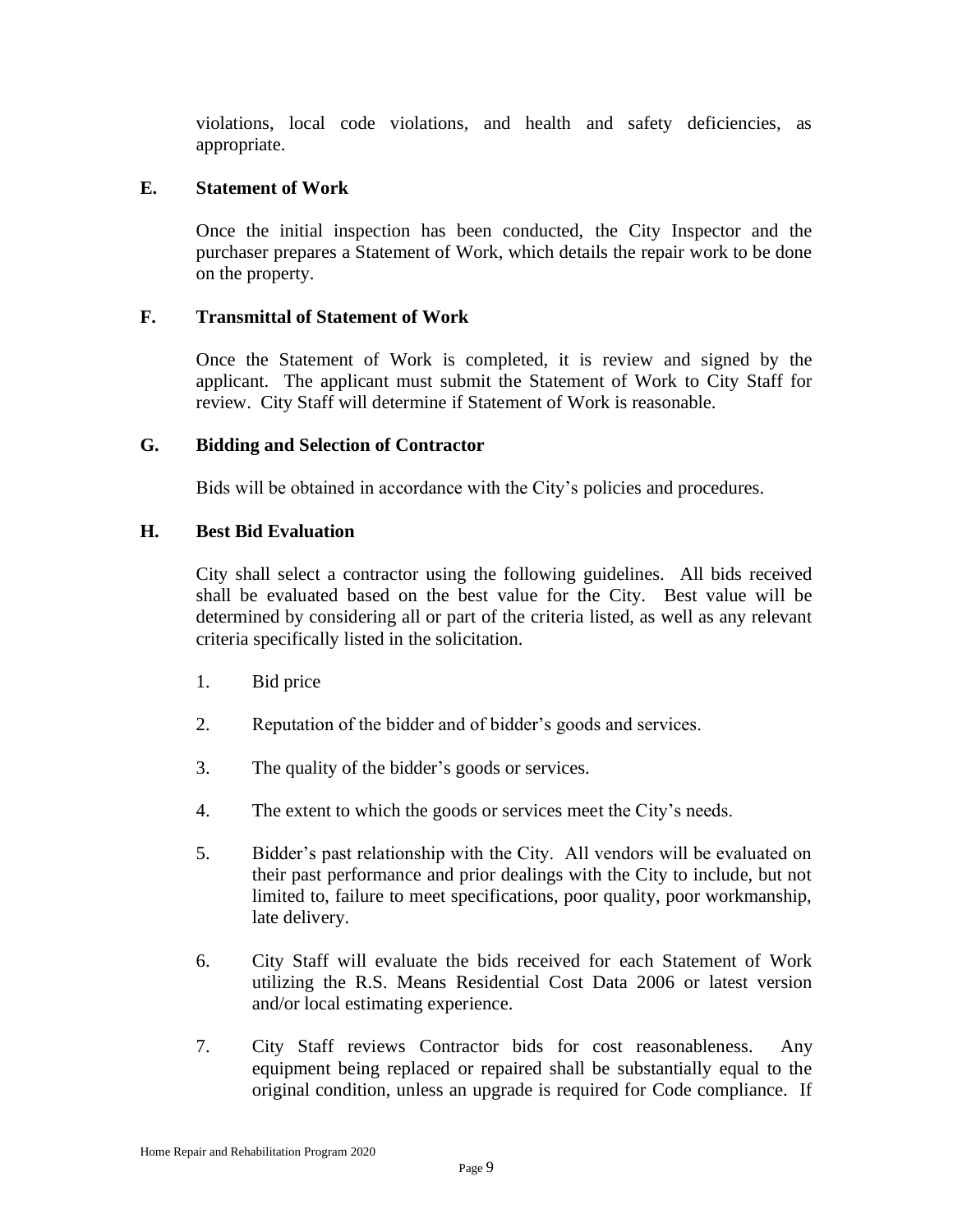the bids are determined to be unreasonable, City Staff will rebid and revise Statement of Work.

#### **I. Award Notification**

- 1. City Staff approves the funding award and will notify the Applicant with an award letter.
- 2. Upon acceptance of terms and conditions stated in the award letter, Applicant shall sign the Community Housing Repair Program agreement and the City shall enter into an agreement with the contractor.
- 3. Prior to the execution of the agreement with the contractor, City Staff shall verify that the Contractor is not listed in HUD's Federal List of Debarred Contractors, a listing of Contractors who are debarred from participating in federally funded Properties.

#### **J. Notice to Proceed**

Upon the execution of all award documents, City Staff shall issue a written Notice to Proceed to the Contractor with a copy to the Applicant.

#### **K. Commencement of Work**

Work will commence no later than thirty (30) calendar days after receipt of the Notice to Proceed.

#### **L. Fund Disbursement/Contractor Payments**

1. Request for Payment

Upon completion of work set out in the Award Letter and Agreement, the Contractor will submit the following to City Staff:

- a. Original invoice identifying the work items completed and their cost;
- b. Original, completed and signed material and labor release forms; and
- c. Copy of signed-off building inspection cards.
- 2. Pre-Payment Inspection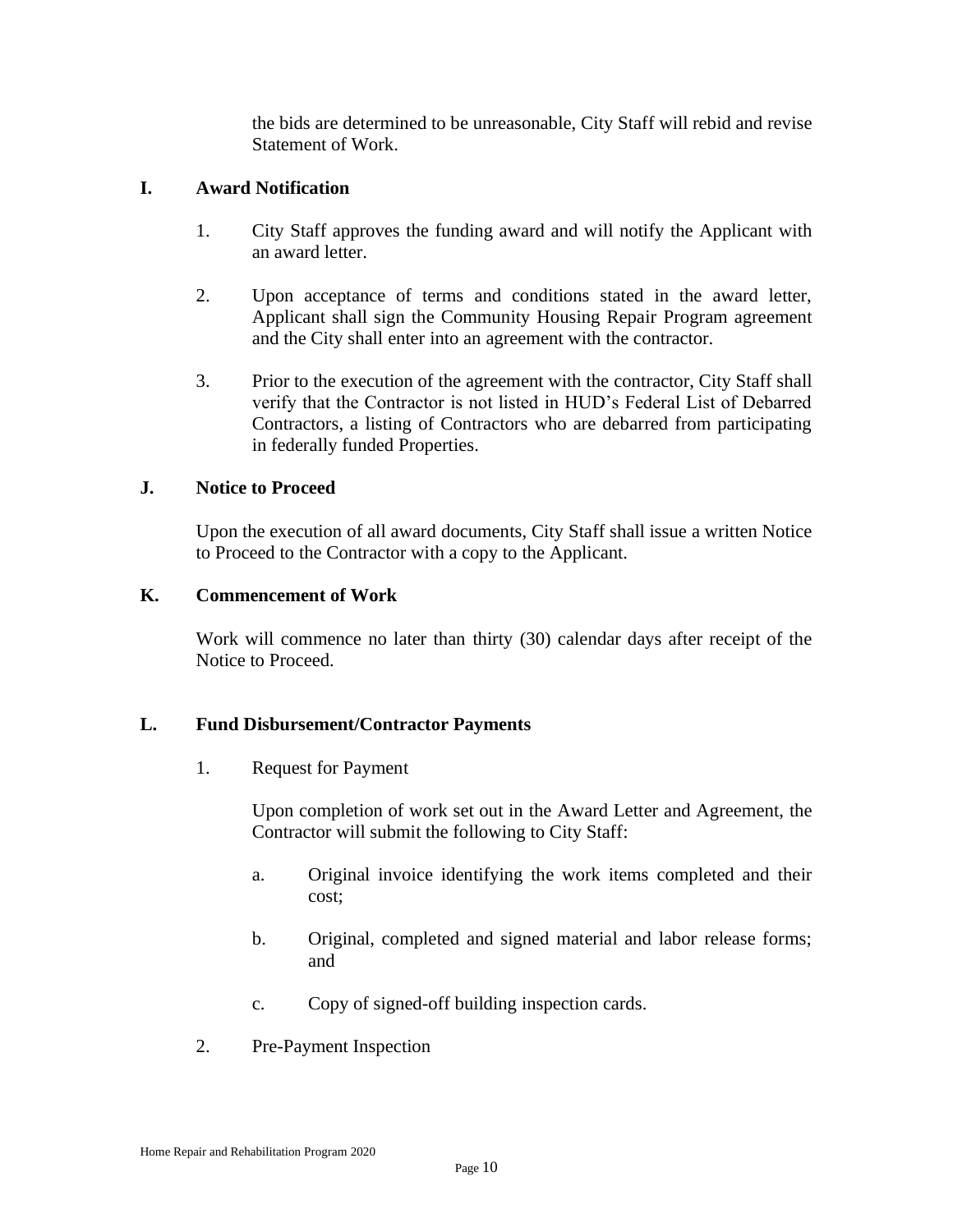Upon receipt of all items in Section 6, Part K, Paragraph 1, a City Inspector shall:

- a. Inspect the property to ensure all work has been completed;
- b. Determine if all applicable permits have been obtained; and
- c. Obtain a signature from the Applicant on the Contractor Payment Request form that indicates the Applicant is satisfied with the work and the amount to be paid to the Contractor.
- **3.** Prompt payment policy:

Payments will be made within thirty days after the city receives the supplies, materials, equipment, or the day on which the performance of services was completed or the day on which the City receives a correct invoice for the supplies, materials, equipment or services, whichever is later. The Contractor may charge a late fee (fee shall not be greater than that which is permitted by Texas law) for payments not made in accordance with this prompt payment policy; however, this policy does not apply to payments made by the City in the event:

- a. There is a bona fide dispute between the City and Contractor concerning the supplies, materials, or equipment delivered or the services performed that causes the payment to be late; or
- b. The terms of a federal contract, grant, regulation, or statute prevent the City from making a timely payment with Federal Funds; or
- c. The is a bona fide dispute between the Contractor and a subcontractor or between a subcontractor and its suppliers concerning supplies, material, or equipment delivered or the services performed which caused the payment to be late; or
- d. The invoice is not mailed to the City in strict accordance with instructions, if any, on the purchase order or contract or other such contractual agreement.
- 4. Processing Payment
	- a. City Staff will request payment. Attached to the request will be:
		- i. The original invoice; and
		- ii. Copy of the Contractor Payment Request Form.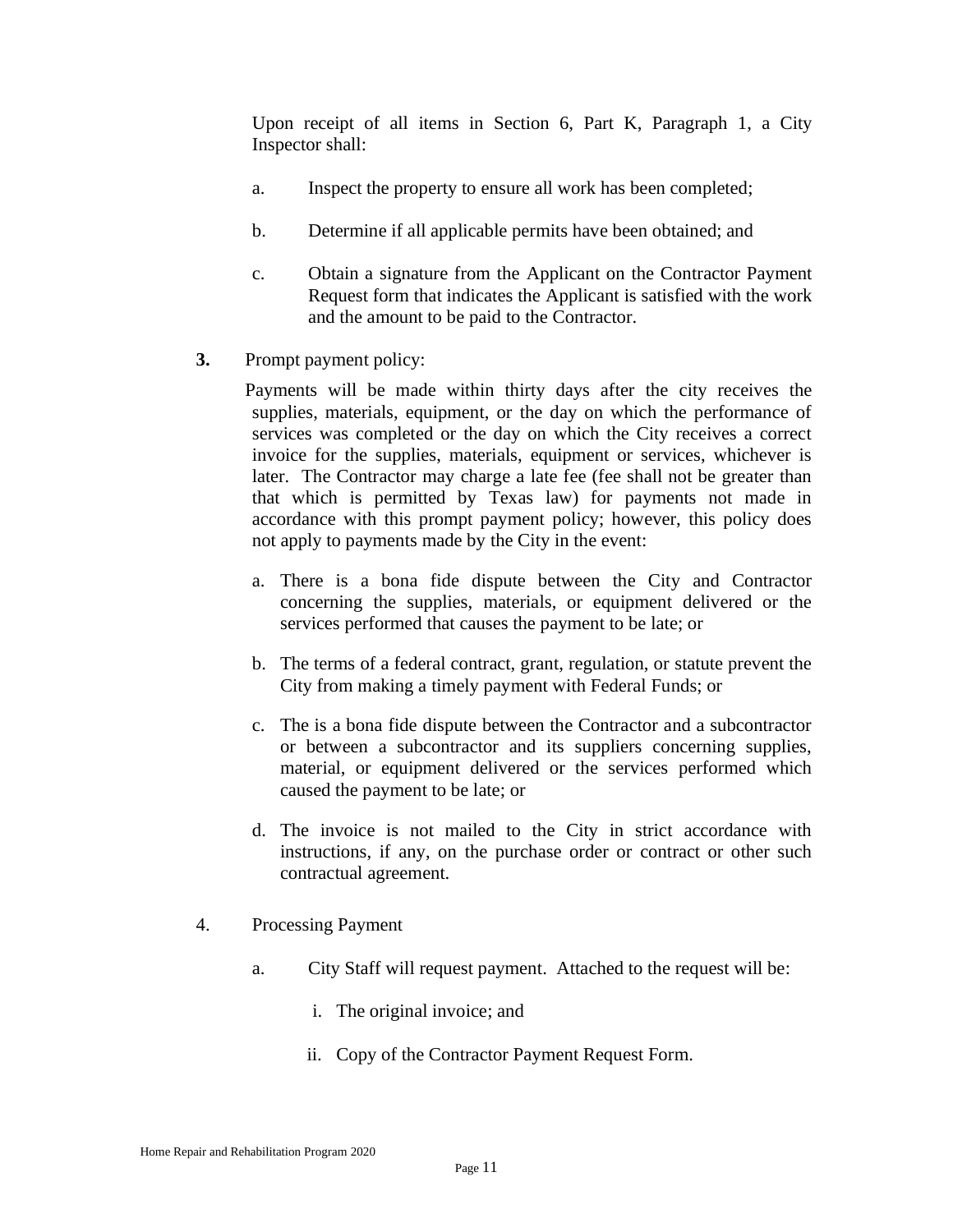- b. The check will be made payable to the Contractor.
- c. City Staff will make a copy of the check, making a "Received by" notation where the Contractor or person picking up the check will sign. If the check is to be mailed, a notation of the mailing date is to be noted on the copy of the check.
- 5. Change Orders

When in the course of rehabilitation it becomes necessary to expand the Statement of Work, a Change Order is processed as follows:

- e. The Change Order is submitted to the City by the Contractor and must be signed by the Applicant. Any change order is subject to City approval and a City Inspector opinion.
- f. The Change Order identifies:
	- i. the date of the Change Order; and
	- ii. a description of the items to be deleted, modified or added and the change in cost.
- g. The total cost of the award may not exceed twenty-five percent (25%) of the maximum amounts established for each rehab category. If a contingency amount is not available, it may be necessary to delete less critical work in order to be able to cover the cost of the more serious repair work.
- h. In the event that the total contract amount is changed, an amendment to the agreement with the contractor will be made.

#### **7. CONTRACTOR SELECTION**

#### **A. Performance of Work**

Applicants may **NOT** perform repairs themselves. All work must be performed by Contractors meeting the requirements listed in Paragraphs B, C, D, E, and F below.

#### **B. Letters of Interest**

The City of Round Rock will accept letters of interest from qualified Contractors for the purpose of bidding on rehabilitating properties. Eligible Contractors shall submit the following documentation to the City: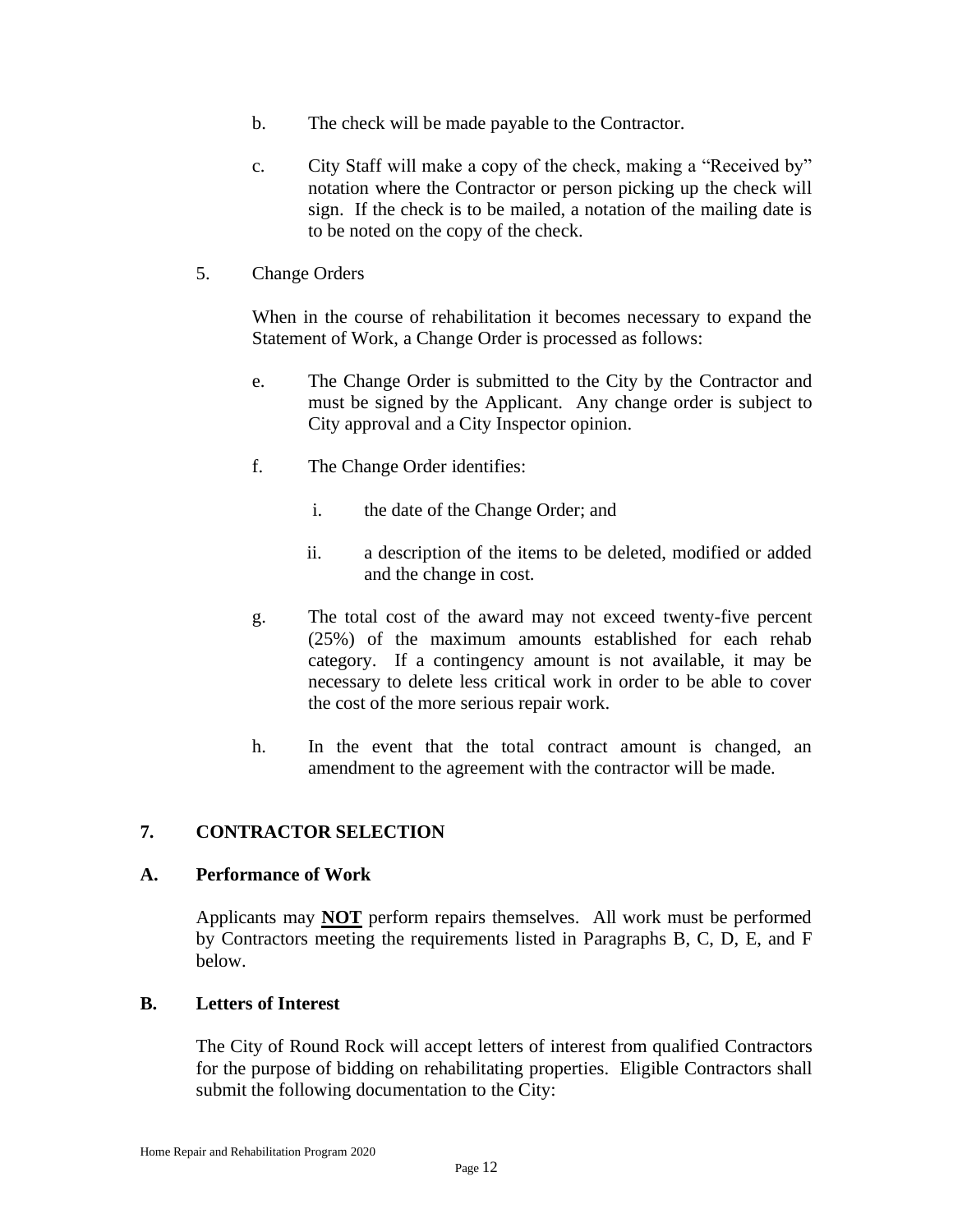- 1. A photocopy of their current license from the State of Texas Contractors State License Board indicating the classification ("B" for general and "C" for specialized work).
- 2. Certificate of Insurance for general liability in an amount not less than \$100,000, naming the City of Round Rock as additional insured.
- 3. Evidence of current worker's compensation coverage, if applicable.
- 4. Not less than three (3) references.
- 5. Certification that that the Contractor will not discriminate against any protected group of persons under State and Federal law.
- 6. A performance bond, if applicable.

#### **C. Warranty**

All work performed by the Contractor shall be warranted for a period of not less than one (1) year. (The equipment shall be warranted against defects in material and workmanship for a period of not less than twelve (12) months beginning with the date of acceptance. If the manufacturer's standard warranty exceeds the minimum required time, then the manufacturer's standard warranty shall be in effect. The successful Contractor shall furnish a copy of the manufacturer's warranty at time of delivery. Such warranty shall be stipulated in the bid submitted from the Contractor to the City. For the warranty period, the Applicant may require the Contractor to correct defects or problems arising from his or her work. Should the Contractor fail to do so, the Applicant may take any necessary legal recourse.

#### **8. APPEALS**

If City Staff has disapproved an application for funding, an applicant may appeal the decision in writing to the Director of the Planning and Community Development Department within ten (10) days following receipt of the City's written notification. The Director shall notify the applicant in writing of the final decision on the appeal of the application for funding.

#### **9. PROGRAM CHANGES**

At the discretion of the Community Development Coordinator, the Program may be modified to ensure timely expenditures of Program funds and to otherwise meet the intent of assisting lower income applicants in improving their homes through the Program.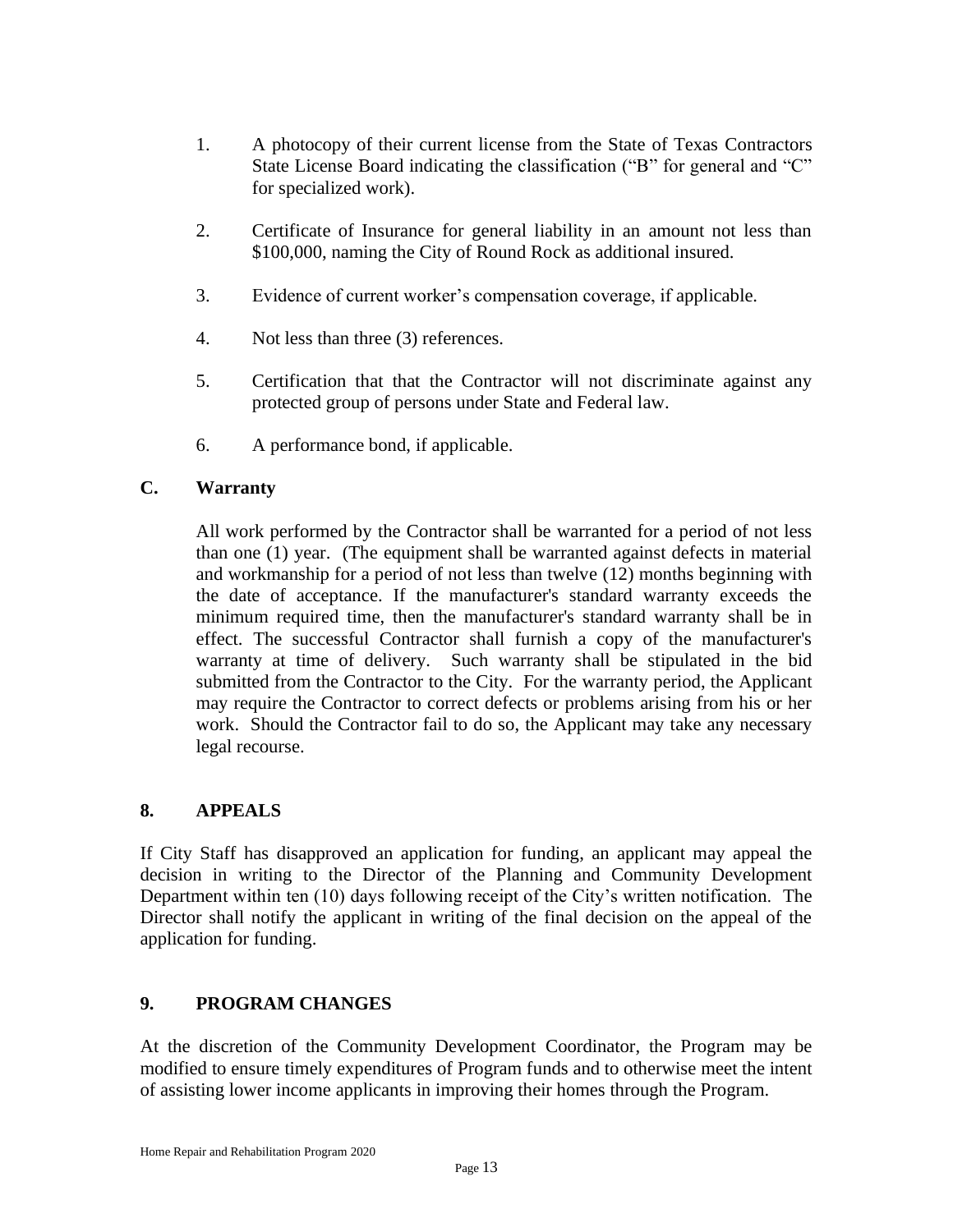#### **10. FILES AND RECORDS**

The Community Development Coordinator shall maintain accurate files and records on each applicant and shall retain all pertinent documentation for a period of five (5) years after the completion of the Program. Such files shall be open for inspection in accordance with the Texas Public Information Act.

#### **11. PROPERTY CLOSE-OUT**

City Staff shall ensure that upon completion of each rehabilitated Property, the following close-out forms are retained in the files:

- A. Homeowner Rehab Completion Report CDBG;
- B. Minority/Women Owned Business Enterprise (M/WBE) Report; and
- C. Certificate of Completion and other such forms as may be required by the City.

#### **12. EMPLOYEES NOT TO BE HELD LIABLE**

No member, officer, agent or employee of the City of Round Rock shall be held personally liable concerning any matters arising out of or in relation to the commitment of CDBG Program funds with regard to feasibility or viability of the proposed project.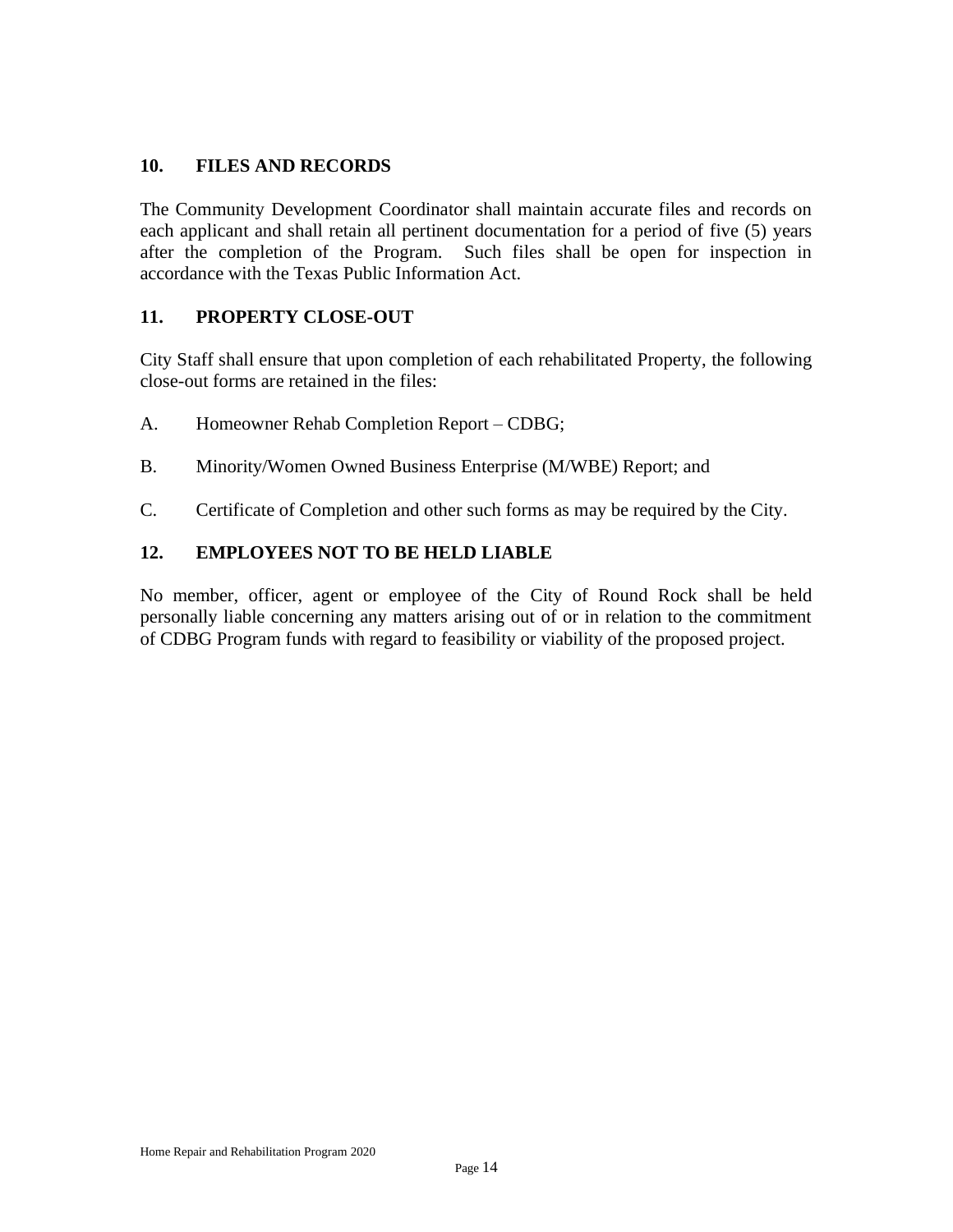#### **ATTACHMENT 1**

#### Check off and attach to the front of completed application.

| Name: | Date:                                                                                                                                                                                                                                                                                                                                                                                                                                                                                                                                                                                                                                                                                                                                                                                                                                                                                                                                     |  |  |  |  |
|-------|-------------------------------------------------------------------------------------------------------------------------------------------------------------------------------------------------------------------------------------------------------------------------------------------------------------------------------------------------------------------------------------------------------------------------------------------------------------------------------------------------------------------------------------------------------------------------------------------------------------------------------------------------------------------------------------------------------------------------------------------------------------------------------------------------------------------------------------------------------------------------------------------------------------------------------------------|--|--|--|--|
|       | <b>Property Address:</b>                                                                                                                                                                                                                                                                                                                                                                                                                                                                                                                                                                                                                                                                                                                                                                                                                                                                                                                  |  |  |  |  |
|       | Signed application for all persons named on the title including, but not limited<br>to, the following attachments:                                                                                                                                                                                                                                                                                                                                                                                                                                                                                                                                                                                                                                                                                                                                                                                                                        |  |  |  |  |
|       | Attachment 1-<br><b>Application Checklist</b><br>Attachment 2 -<br>Verification of Employment Form<br>Verification of Mortgage or Deed of Trust Form<br>Attachment 3-<br>CDBG Program Eligibility Release Form<br>Attachment 4-<br>Attachment 5 -<br>Verification of Assets on Deposit Form                                                                                                                                                                                                                                                                                                                                                                                                                                                                                                                                                                                                                                               |  |  |  |  |
|       | Original application form, completed and signed by applicant and co-applicant<br>Copies of Tax Returns for the previous 1 years (must be provided for every<br>member of your household who is age 18 or older and employed)<br>Copies of W2's for the past 1 year (W2's must be provided for every member<br>of your household who is age 18 or older and employed)<br>Wages & salaries: Four (4) of the most recent pay stubs (Four consecutive;<br>must be provided for every member of your household who is age 18 or older<br>and employed). We do not accept bank statements or copy of checks in lieu                                                                                                                                                                                                                                                                                                                             |  |  |  |  |
|       | of pay stubs<br>Verification of Benefits and/or Pensions (, Support/Alimony Statement,<br>Military/VA Pension, TEC Form, Trust Fund Benefits, Annuities, etc.)<br>Verification of other income (net income from the operations of business,<br>child support, welfare assistance, unemployment letter)<br>Verification of assets (Last 6 most recent statements of bank accounts,<br>equity, retirement and pension accounts, life insurance)<br>Copy of Warranty Deed of your property<br>A copy of your social security card<br>A copy of picture identification by the applicant and co-applicant (Texas<br>Driver's license or Texas Identification Card or Passport.<br>A copy of Home Insurance Policy<br>Original and notarized Affidavit (Attached)<br>Last bank mortgage statement (if applicable)<br>Other income documentation (supply a copy of the award letter or a copy of<br>the check or direct deposit bank statement): |  |  |  |  |
|       | Retirement<br><b>Disability</b><br><b>AFDC</b><br>Interest on Savings/Income Earning Accounts<br>Proof of property tax payment;<br>Copy of valid <b>current</b> identification (e.g. driver's license or State of Texas<br>ID);<br>Signed Lead Based Paint Notification Form (required for properties built<br>before 1978;                                                                                                                                                                                                                                                                                                                                                                                                                                                                                                                                                                                                               |  |  |  |  |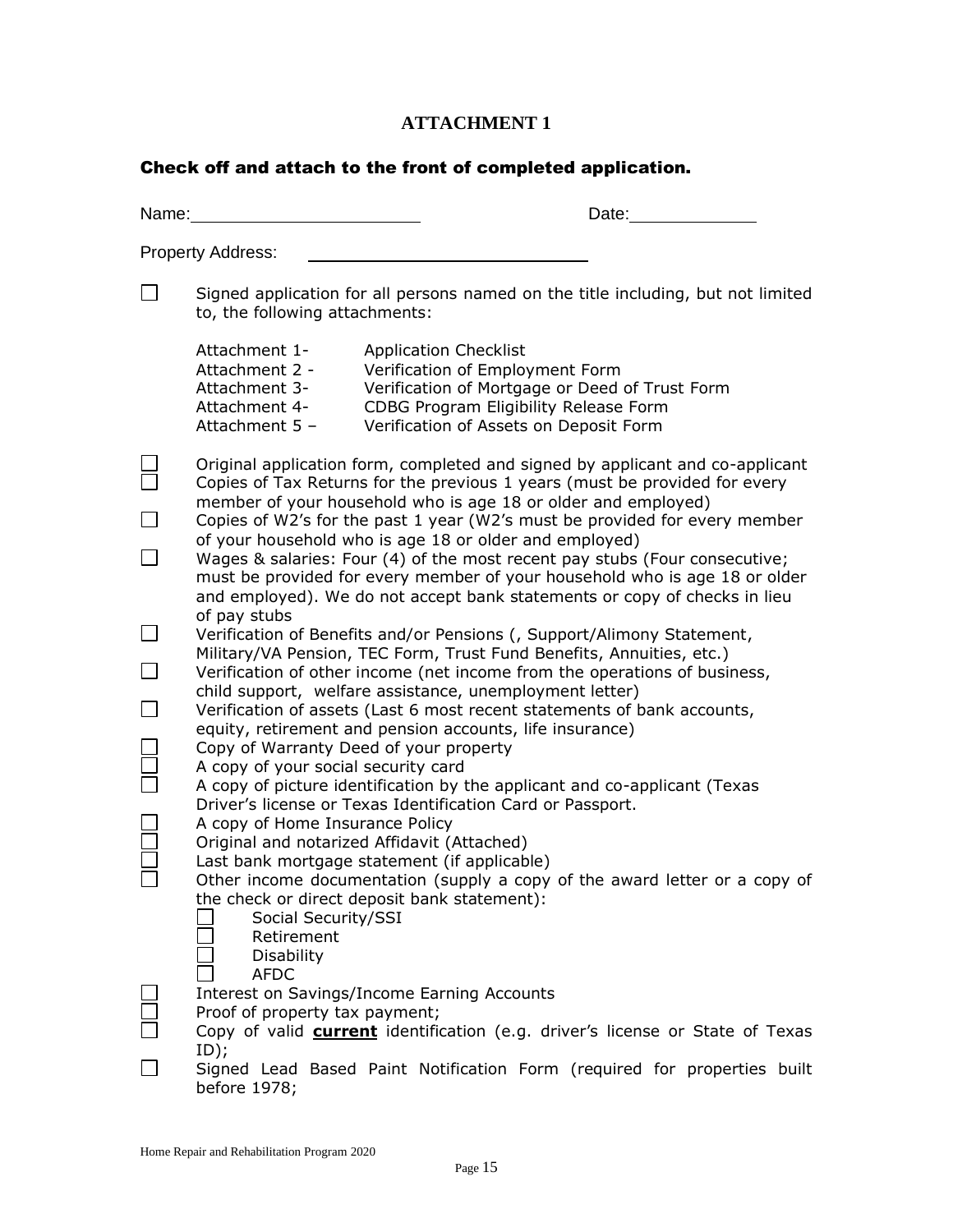#### **ATTACHMENT 2**

#### **Verification of Employment**

|                                                                                                                                                                                                                                | EMPLOYED SINCE: ________ OCCUPATION: ___________<br>SALARY:                                                                                                                                                                    |  |  |  |
|--------------------------------------------------------------------------------------------------------------------------------------------------------------------------------------------------------------------------------|--------------------------------------------------------------------------------------------------------------------------------------------------------------------------------------------------------------------------------|--|--|--|
| ROUND ROCK, TEXAS<br>PURPOSE, PASSION, PROSPERITY                                                                                                                                                                              | EFFECTIVE DATE OF LAST INCREASE:                                                                                                                                                                                               |  |  |  |
|                                                                                                                                                                                                                                | BASE PAY RATE:                                                                                                                                                                                                                 |  |  |  |
| City of Round Rock                                                                                                                                                                                                             | \$_____/Hour; or \$_____/Week; or \$_____/Month                                                                                                                                                                                |  |  |  |
| Office of Community Development<br>221 East Main Street                                                                                                                                                                        | Average hours/week at base pay rate: ____ Hours                                                                                                                                                                                |  |  |  |
| Round Rock, TX 78664                                                                                                                                                                                                           | NO. WEEKS _____, OR NO. WEEKS _____ WORKED/YEAR                                                                                                                                                                                |  |  |  |
|                                                                                                                                                                                                                                | <b>OVERTIME PAY RATE: \$ /HOUR</b>                                                                                                                                                                                             |  |  |  |
|                                                                                                                                                                                                                                | <b>EXPECTED AVERAGE NUMBER OF HOURS OVERTIME WORKED PER WEEK</b><br>DURING NEXT 12 MONTHS                                                                                                                                      |  |  |  |
| <b>AUTHORIZATION: FEDERAL REGULATIONS REQUIRE US TO</b><br><b>VERIFY EMPLOYMENT INCOME OF ALL MEMBERS OF THE</b>                                                                                                               | Any other compensation not included above (specify for<br>commissions, bonuses, tips, etc.):                                                                                                                                   |  |  |  |
| HOUSEHOLD APPLYING FOR PARTICIPATION IN THE CDBG<br>PROGRAM WHICH WE OPERATE AND TO REEXAMINE THIS<br>INCOME PERIODICALLY. WE ASK YOUR COOPERATION IN                                                                          | IS PAY RECEIVED FOR VACATION? . YES . NO                                                                                                                                                                                       |  |  |  |
| SUPPLYING THIS INFORMATION. THIS INFORMATION WILL BE                                                                                                                                                                           | IF YES, NO. OF DAYS PER YEAR ____                                                                                                                                                                                              |  |  |  |
| USED ONLY TO DETERMINE THE ELIGIBILITY STATUS AND<br>LEVEL OF BENEFIT OF THE HOUSEHOLD.                                                                                                                                        | TOTAL BASE PAY EARNINGS FOR PAST 12 MOS. \$                                                                                                                                                                                    |  |  |  |
|                                                                                                                                                                                                                                | TOTAL OVERTIME EARNINGS FOR PAST 12 MOS. \$                                                                                                                                                                                    |  |  |  |
| YOUR PROMPT RETURN OF THE REQUESTED INFORMATION<br>WILL BE APPRECIATED. A SELF-ADDRESSED RETURN                                                                                                                                | <b>PROBABILITY AND EXPECTED DATE OF ANY PAY INCREASE:</b>                                                                                                                                                                      |  |  |  |
| <b>ENVELOPE IS ENCLOSED.</b>                                                                                                                                                                                                   | DOES THE EMPLOYEE HAVE ACCESS TO A<br>RETIREMENT ACCOUNT?<br>$\bullet$ YES $\bullet$ No                                                                                                                                        |  |  |  |
|                                                                                                                                                                                                                                | IF YES, WHAT AMOUNT CAN THEY GET ACCESS TO:<br>$\sim$                                                                                                                                                                          |  |  |  |
| RELEASE: I HEREBY AUTHORIZE THE RELEASE OF THE<br><b>REQUESTED INFORMATION.</b>                                                                                                                                                |                                                                                                                                                                                                                                |  |  |  |
|                                                                                                                                                                                                                                |                                                                                                                                                                                                                                |  |  |  |
| (SIGNATURE OF APPLICANT)                                                                                                                                                                                                       |                                                                                                                                                                                                                                |  |  |  |
| Date: the contract of the contract of the contract of the contract of the contract of the contract of the contract of the contract of the contract of the contract of the contract of the contract of the contract of the cont | TELEPHONE: THE CONTROL OF THE CONTROL OF THE CONTROL OF THE CONTROL OF THE CONTROL OF THE CONTROL OF THE CONTROL OF THE CONTROL OF THE CONTROL OF THE CONTROL OF THE CONTROL OF THE CONTROL OF THE CONTROL OF THE CONTROL OF T |  |  |  |
| OR A COPY OF THE EXECUTED "CDBG PROGRAM ELIGIBILITY<br>RELEASE FORM," WHICH AUTHORIZES THE RELEASE OF THE<br>INFORMATION REQUESTED, IS ATTACHED.                                                                               |                                                                                                                                                                                                                                |  |  |  |
| <b>WARNING:</b>                                                                                                                                                                                                                | TITLE 18, SECTION 1001 OF THE U.S. CODE STATES THAT A PERSON IS GUILTY OF A FELONY FOR KNOWINGLY AND<br>WILLINGLY MAKING FALSE OR FRAUDULENT STATEMENTS TO ANY DEPARTMENT OF THE UNITED STATES GOVERNMENT.                     |  |  |  |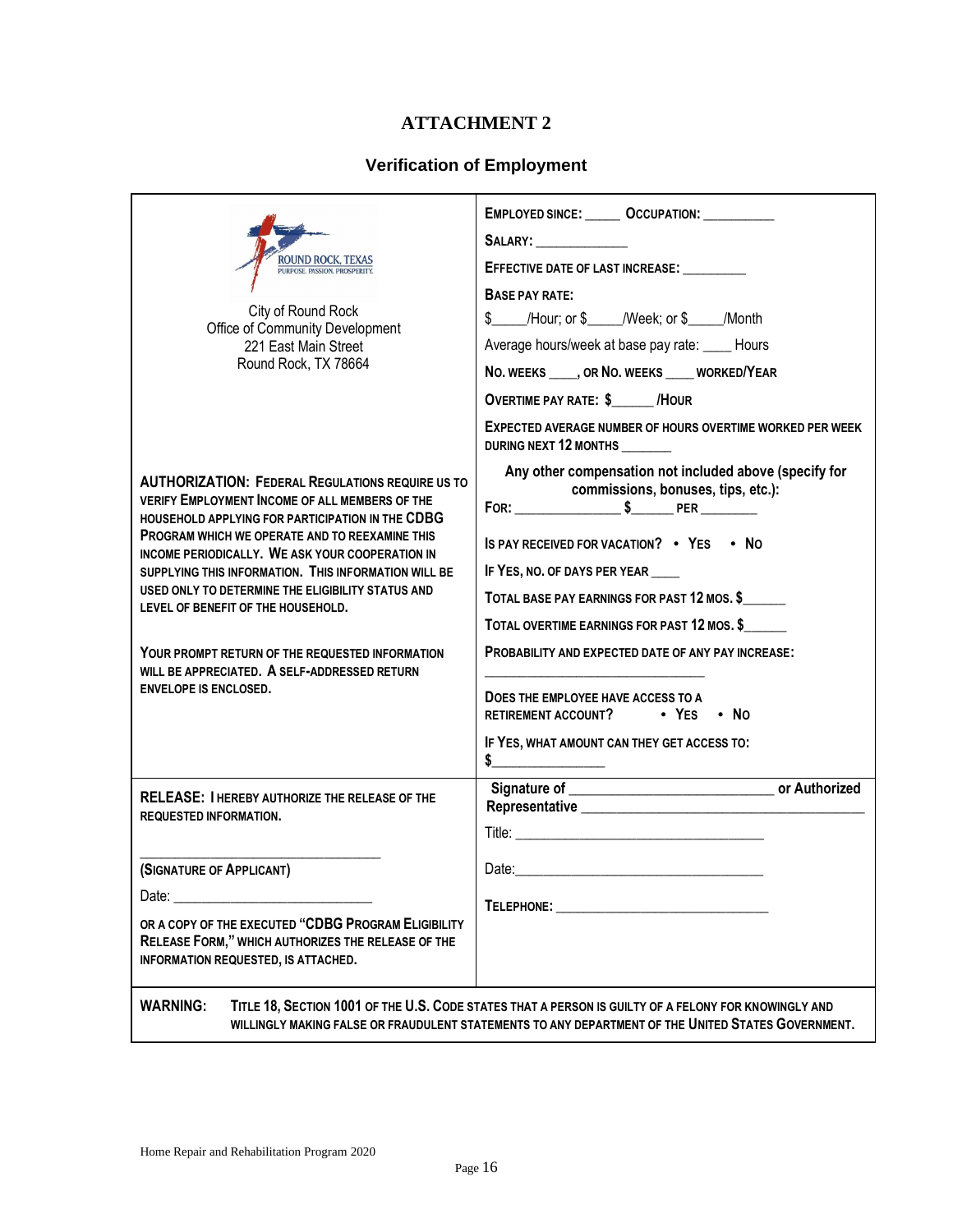#### **ATTACHMENT 3-**

Client #

#### **VERIFICATION OF MORTGAGEOR DEED OF TRUST**

The applicant identified below has applied for a housing rehabilitation loan from \_\_\_\_\_\_\_\_\_\_\_\_\_\_\_\_\_\_\_\_\_\_\_\_\_. The applicant has authorized this Agency in writing to obtain verification of the status of existing mortgages on the property from any source named in the application. The requested information in this verification of mortgage is for the confidential use of this Agency and the U.S. Department of Housing and Urban Development. Please furnish the information requested below and return this form using the stamped, addressed envelope provided. If you have any questions, please feel free to contact our office. Thank you for your cooperation.

| Name                              |                                                         | Title                                                                                                                 |                                                                                                                                                                                                                                                                                                                     | Telephone No.                                                                                                                                                                                                                                                                                                       |
|-----------------------------------|---------------------------------------------------------|-----------------------------------------------------------------------------------------------------------------------|---------------------------------------------------------------------------------------------------------------------------------------------------------------------------------------------------------------------------------------------------------------------------------------------------------------------|---------------------------------------------------------------------------------------------------------------------------------------------------------------------------------------------------------------------------------------------------------------------------------------------------------------------|
| PART I.<br>Name of Applicant      | APPLICANT INFORMATION (To be completed by applicant)    |                                                                                                                       |                                                                                                                                                                                                                                                                                                                     |                                                                                                                                                                                                                                                                                                                     |
| Address of Applicant              |                                                         |                                                                                                                       |                                                                                                                                                                                                                                                                                                                     |                                                                                                                                                                                                                                                                                                                     |
| Address of Mortgaged Property     |                                                         | <u> 1989 - Johann Barbara, martin amerikan basar dan berasal dan berasal dalam basar dalam basar dalam basar dala</u> |                                                                                                                                                                                                                                                                                                                     |                                                                                                                                                                                                                                                                                                                     |
| Mortgage Account Number           |                                                         |                                                                                                                       |                                                                                                                                                                                                                                                                                                                     |                                                                                                                                                                                                                                                                                                                     |
| <b>PART II.</b><br>Name of Lender | LENDER INFORMATION (To be completed by applicant)       |                                                                                                                       |                                                                                                                                                                                                                                                                                                                     |                                                                                                                                                                                                                                                                                                                     |
| Address of Lender                 |                                                         |                                                                                                                       |                                                                                                                                                                                                                                                                                                                     |                                                                                                                                                                                                                                                                                                                     |
| <b>PART III.</b>                  | <b>MORTGAGE INFORMATION (To be completed by LENDER)</b> |                                                                                                                       |                                                                                                                                                                                                                                                                                                                     | Original Principal Amount \$                                                                                                                                                                                                                                                                                        |
|                                   |                                                         |                                                                                                                       |                                                                                                                                                                                                                                                                                                                     | Current Principal Balance \$                                                                                                                                                                                                                                                                                        |
| Monthly Payment:                  | Principal and Interest                                  |                                                                                                                       |                                                                                                                                                                                                                                                                                                                     |                                                                                                                                                                                                                                                                                                                     |
|                                   | Mortgage Insurance                                      |                                                                                                                       |                                                                                                                                                                                                                                                                                                                     | $\frac{1}{2}$                                                                                                                                                                                                                                                                                                       |
|                                   | <b>Real Estate Tax Escrow</b>                           |                                                                                                                       | $\frac{1}{2}$ $\frac{1}{2}$ $\frac{1}{2}$ $\frac{1}{2}$ $\frac{1}{2}$ $\frac{1}{2}$ $\frac{1}{2}$ $\frac{1}{2}$ $\frac{1}{2}$ $\frac{1}{2}$ $\frac{1}{2}$ $\frac{1}{2}$ $\frac{1}{2}$ $\frac{1}{2}$ $\frac{1}{2}$ $\frac{1}{2}$ $\frac{1}{2}$ $\frac{1}{2}$ $\frac{1}{2}$ $\frac{1}{2}$ $\frac{1}{2}$ $\frac{1}{2}$ |                                                                                                                                                                                                                                                                                                                     |
|                                   | <b>Hazard Insurance Escrow</b>                          |                                                                                                                       |                                                                                                                                                                                                                                                                                                                     |                                                                                                                                                                                                                                                                                                                     |
|                                   |                                                         |                                                                                                                       |                                                                                                                                                                                                                                                                                                                     | $\frac{1}{2}$ $\frac{1}{2}$ $\frac{1}{2}$ $\frac{1}{2}$ $\frac{1}{2}$ $\frac{1}{2}$ $\frac{1}{2}$ $\frac{1}{2}$ $\frac{1}{2}$ $\frac{1}{2}$ $\frac{1}{2}$ $\frac{1}{2}$ $\frac{1}{2}$ $\frac{1}{2}$ $\frac{1}{2}$ $\frac{1}{2}$ $\frac{1}{2}$ $\frac{1}{2}$ $\frac{1}{2}$ $\frac{1}{2}$ $\frac{1}{2}$ $\frac{1}{2}$ |
|                                   |                                                         |                                                                                                                       |                                                                                                                                                                                                                                                                                                                     |                                                                                                                                                                                                                                                                                                                     |
|                                   | <b>Total Monthly Payment</b>                            |                                                                                                                       |                                                                                                                                                                                                                                                                                                                     | <u>and the state of the state of the state</u>                                                                                                                                                                                                                                                                      |
|                                   |                                                         |                                                                                                                       |                                                                                                                                                                                                                                                                                                                     |                                                                                                                                                                                                                                                                                                                     |
|                                   |                                                         |                                                                                                                       |                                                                                                                                                                                                                                                                                                                     |                                                                                                                                                                                                                                                                                                                     |
|                                   |                                                         |                                                                                                                       |                                                                                                                                                                                                                                                                                                                     |                                                                                                                                                                                                                                                                                                                     |
|                                   |                                                         |                                                                                                                       |                                                                                                                                                                                                                                                                                                                     | Are Payments Current? _____Yes _____No If No, amount in arrears \$______________ and periods of arrears ______                                                                                                                                                                                                      |
|                                   | Termination fee or prepayment penalty \$                |                                                                                                                       |                                                                                                                                                                                                                                                                                                                     |                                                                                                                                                                                                                                                                                                                     |
| Completed By:                     | Name                                                    |                                                                                                                       |                                                                                                                                                                                                                                                                                                                     |                                                                                                                                                                                                                                                                                                                     |
|                                   | Title                                                   | <u> 1989 - Johann Barbara, martin amerikan basar dan berasal dalam basa dalam basar dalam basar dalam basar dala</u>  |                                                                                                                                                                                                                                                                                                                     | Telephone No. ________________                                                                                                                                                                                                                                                                                      |

WARNING: Section 1001 of Title 18 of the U.S. Code makes it a criminal offense to make willful false statements or misrepresentations to any Department or Agency of the United States as to any matter within its jurisdiction.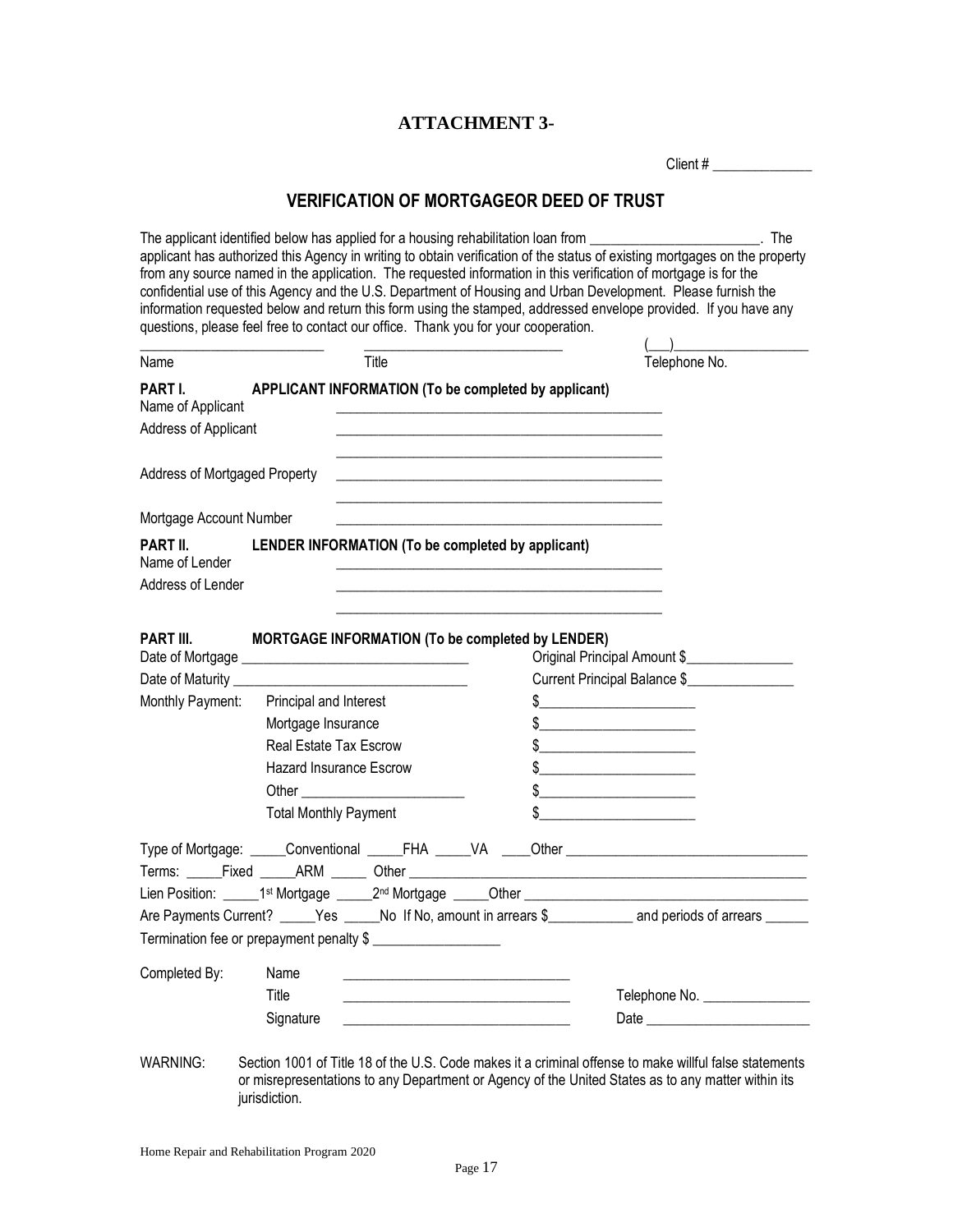#### **ATTACHMENT 4**

CDBG Program Eligibility Release Form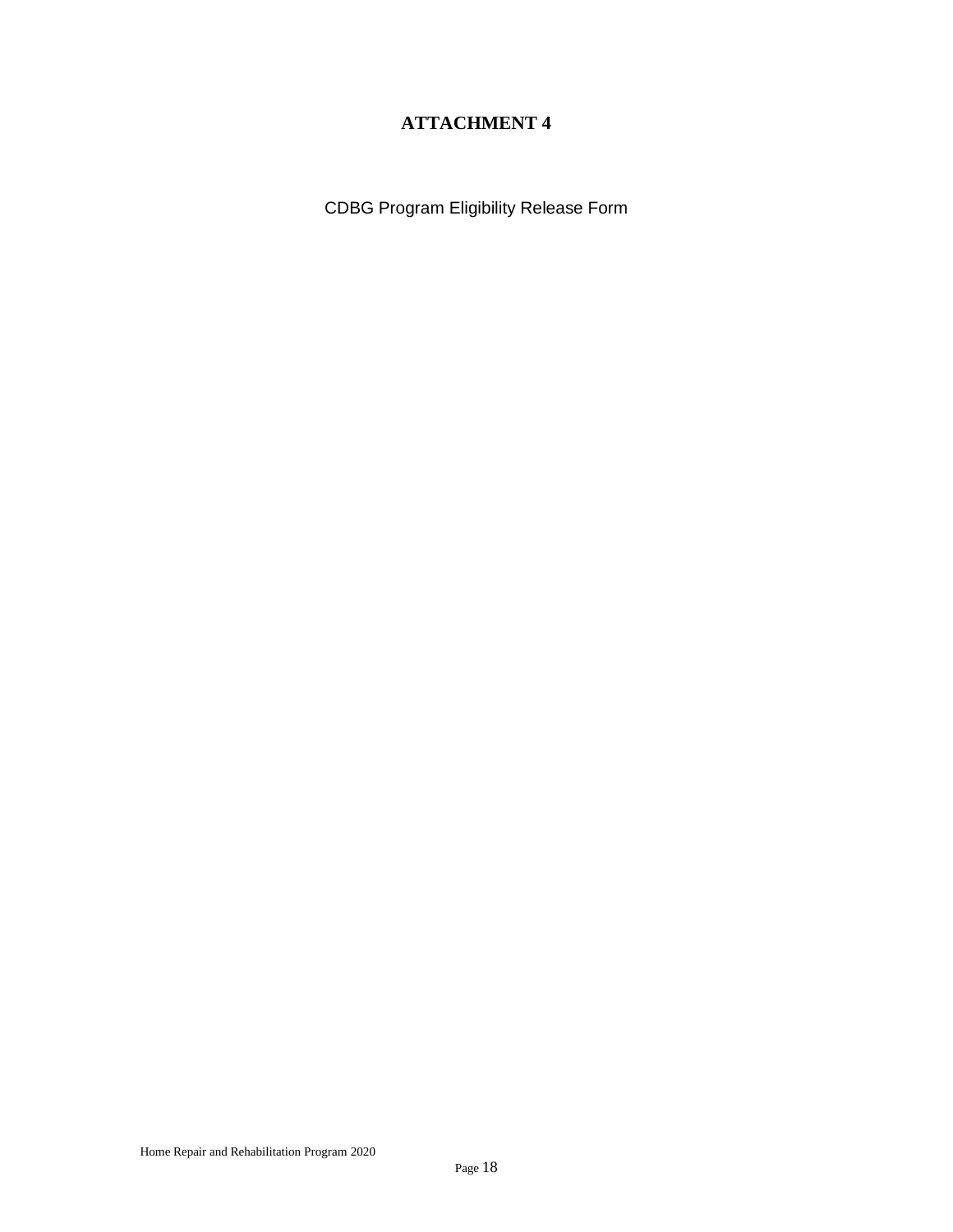#### **CDBG Program Eligibility Release Form**

**CITY OF ROUND ROCK, OFFICE OF COMMUNITY DEVELOPMENT 221 EAST MAIN STREET ROUND ROCK, TX 78664**

*Purpose***: Your signature on this CDBG Program Eligibility Release Form, and the signatures of each member of your household who is 18 years of age or older, authorizes the above-named organization to obtain information from a third party relative to your eligibility and continued participation in the CDBG Minor Home Repair Program**

*Privacy Act Notice Statement***: The Department of Housing and Urban Development (HUD) is requiring the collection of the information derived from this form to determine an applicant's eligibility in a CDBG Program and the amount of assistance necessary using CDBG funds. This information will be used to establish level of benefit on the CDBG Program; to protect the Government's financial interest; and to verify the accuracy of the information furnished. It may be released to appropriate Federal, State, and local agencies when relevant, to civil, criminal, or regulatory investigators, and to prosecutors. Failure to provide any information may result in a delay or rejection of your eligibility approval. The Department is authorized to ask for this information by the National Affordable Housing Act of 1990.**

*Instructions:* **Each adult member of the household must sign a CDBG Program Eligibility Release For prior to the receipt of benefit and on an annual basis to establish continued eligibility. Additional signatures must be obtained from new adult members whenever they join the household or whenever members of the household become 18 years of age.**

**NOTE: THIS GENERAL CONSENT MAY NOT BE USED TO REQUEST A COPY OF A TAX RETURN. IF A COPY OF A TAX RETURN IS NEEDED, IRS FORM 4506, "REQUEST FOR COPY OF TAX FORM" MUST BE PREPARED AND SIGNED SEPARATELY.**

*Information Covered***: Inquiries may be made about items initialed by applicant/tenant.**

|                                                                                                                                     | <b>Verification</b><br>Required | Initials |
|-------------------------------------------------------------------------------------------------------------------------------------|---------------------------------|----------|
| Income (all sources)                                                                                                                |                                 |          |
| Assets (all sources)                                                                                                                |                                 |          |
| <b>Child Care Expense</b>                                                                                                           |                                 |          |
| <b>Handicap Assistance</b><br><b>Expense (if applicable)</b>                                                                        |                                 |          |
| <b>Medical Expense (if</b><br>applicable)                                                                                           |                                 |          |
| Other (list)                                                                                                                        |                                 |          |
| <b>Dependent Deduction</b><br><b>Full-Time Student</b><br><b>Handicap/Disabled</b><br><b>Family Member</b><br><b>Minor Children</b> |                                 |          |

*Authorization:* **I authorize the above-named CDBG Entitlement City and HUD to obtain information about me and my household that is pertinent to eligibility for participation in the CDBG Program.**

**I acknowledge that:**

- **(1) A photocopy of this form is as valid as the original.**
- **(2) I have the right to review the file and the information received using this form (with a person of my choosing to accompany me).**
- **(3) I have the right to copy information from this file and to request correction of information I believe inaccurate.**
- **(4) All adult household members will sign this form and cooperate with the owner in this process.**

| Head of Household-Signature, Printed Name, and Date:                                       | Other Adult Member of the Household—Signature, Printed Name, and Date:<br>Family Member #2 |
|--------------------------------------------------------------------------------------------|--------------------------------------------------------------------------------------------|
| Family Member HEAD                                                                         |                                                                                            |
|                                                                                            | Λ                                                                                          |
| X                                                                                          | Other Adult Member of the Household—Signature, Printed Name, and Date:                     |
| Other Adult Member of the Household-Signature, Printed Name, and Date:<br>Family Member #3 | Family Member #4                                                                           |
|                                                                                            |                                                                                            |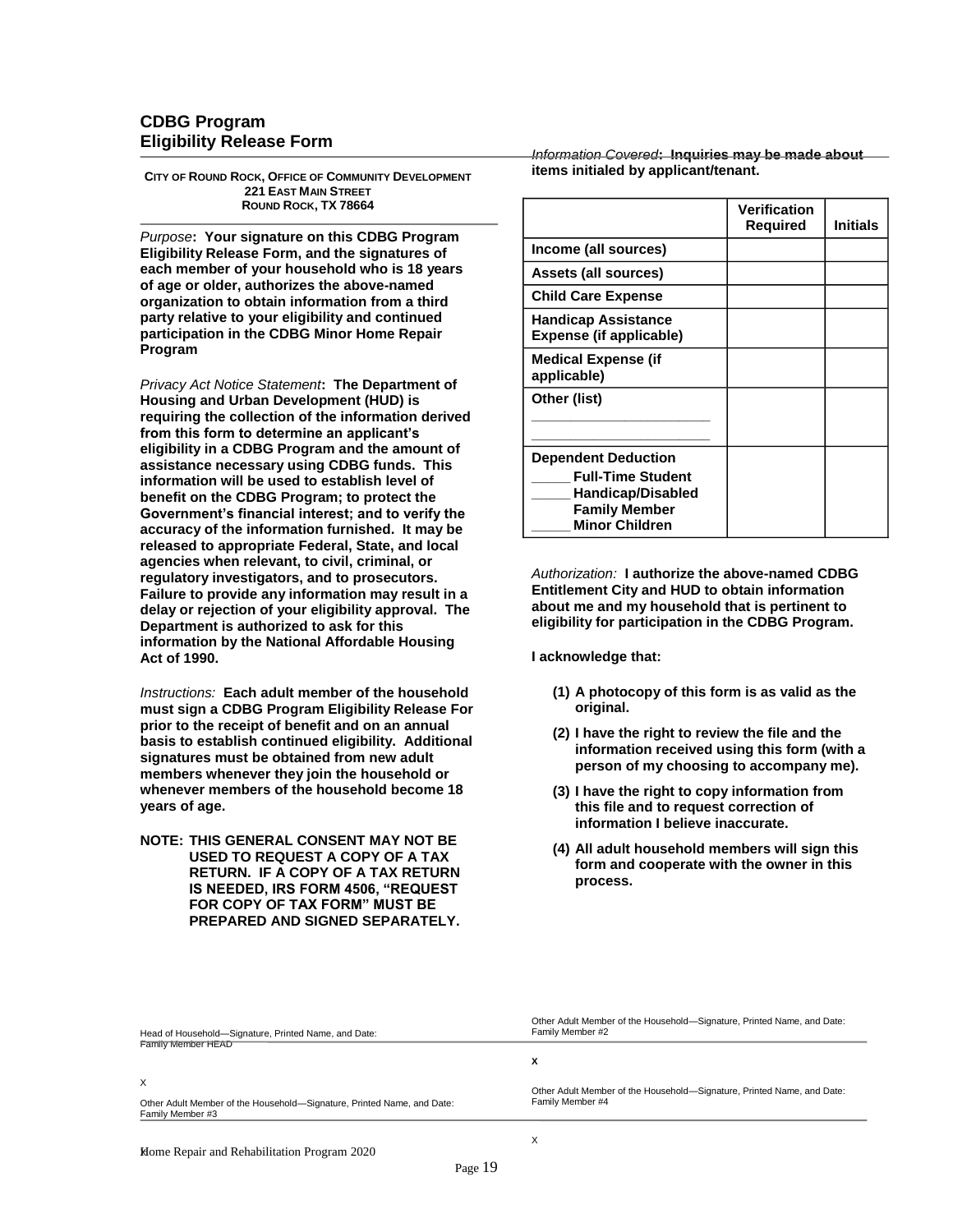#### **ATTACHMENT 5**

#### VERIFICATION OF: ASSETS ON DEPOSIT

| ROUND ROCK. TEXAS<br>PURPOSE. PASSION. PROSPERITY.                                                                                                                                                                                                   | Checking<br>Account No.                  | Average Monthly<br>Balance for Last 6<br>Months | Current<br>Interest rate        |                                 |  |
|------------------------------------------------------------------------------------------------------------------------------------------------------------------------------------------------------------------------------------------------------|------------------------------------------|-------------------------------------------------|---------------------------------|---------------------------------|--|
| City of Round Rock<br>Office of Community Development<br>221 East Main Street<br>Round Rock, TX 78664                                                                                                                                                | Savings<br>Accounts                      | <b>Current Balance</b>                          | Current<br><b>Interest Rate</b> |                                 |  |
|                                                                                                                                                                                                                                                      | Certificate of<br>Deposit<br>Account No. | Amount                                          | Withdrawal<br>Penalty           | Current<br><b>Interest Rate</b> |  |
| <b>AUTHORIZATION:</b> Federal Regulations require<br>us to verify Assets on Deposit of all members of the<br>household applying for participation in the CDBG                                                                                        |                                          |                                                 |                                 |                                 |  |
| Program which we operate and to reexamine this<br>income periodically. We ask your cooperation in<br>supplying this information. This information will be<br>used only to determine the eligibility status and level<br>of benefit of the household. | IRA, Keogh, Retirement Accounts          |                                                 |                                 |                                 |  |
| Your prompt return of the requested information will<br>be appreciated. A self-addressed return envelope is                                                                                                                                          | Account No.                              | Amount                                          | Withdrawal<br>Penalty           | <b>Current Interest</b><br>Rate |  |
| enclosed.                                                                                                                                                                                                                                            |                                          |                                                 |                                 |                                 |  |
|                                                                                                                                                                                                                                                      | Money Market<br>Funds                    | Amount<br>(Average<br>6-month<br>Balance)       | <b>Interest Rate</b>            |                                 |  |
|                                                                                                                                                                                                                                                      |                                          |                                                 |                                 |                                 |  |
| <b>RELEASE:</b> I hereby authorize the release of the<br>requested information.                                                                                                                                                                      | Representative                           |                                                 |                                 | or Authorized                   |  |
| (Signature of Applicant)                                                                                                                                                                                                                             |                                          |                                                 |                                 |                                 |  |
| Or a copy of the executed "CDBG Program<br>Eligibility Release Form," which authorizes the<br>release of the information requested, is attached.                                                                                                     |                                          |                                                 |                                 |                                 |  |
|                                                                                                                                                                                                                                                      |                                          |                                                 |                                 |                                 |  |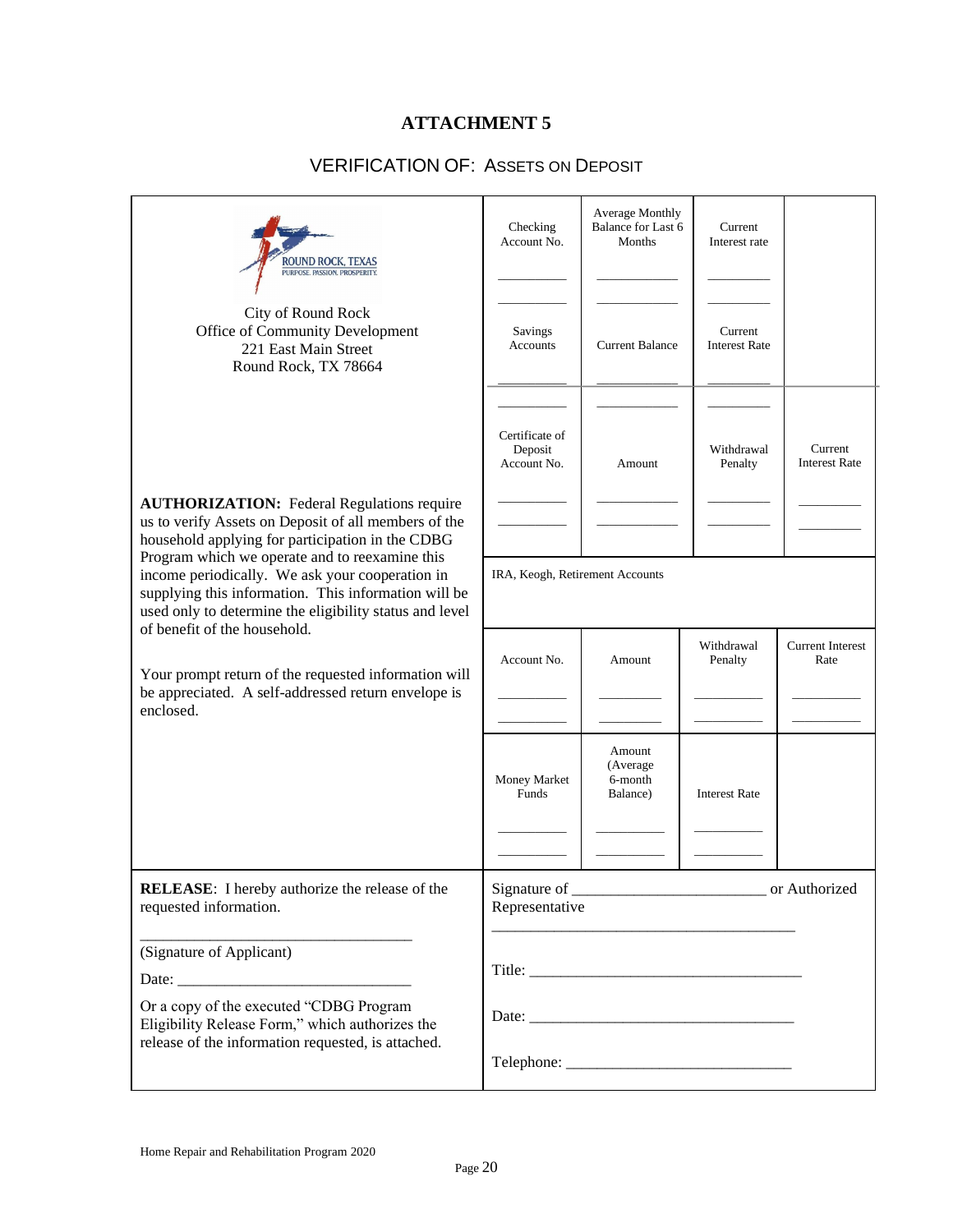#### **ATTACHMENT 6**

#### **REHABILITATION STANDARDS**

#### **Code Correction Repairs:**

At a minimum, at the completion of each Property, health and safety issues and code violations shall be corrected. Every award made in this Program shall be used to finance rehabilitation standards that address all health and safety issues and code violations, and no award can be approved which would permit a dwelling unit, after rehabilitation, to be out of compliance with applicable codes.

Applicable codes include:

- 1. the 2015 International Building Code;
- 2. the 2017 National Electrical Code;
- 3. the 2017 International Plumbing Code;
- 4. the 2017 International Mechanical Code;
- 5. Chapters 5-10 of the Uniform Housing Code;
- 6. ADA, Section 504, and
- 7. relevant sections of Title 24 that pertain to disability access;
- 8. City of Round Rock Code of Ordinances.

In addition to requiring that the building be brought into compliance with applicable codes, the Program requires specific additional upgrades in all Properties. These include:

- 1. upgrade of electrical equipment grounding and bonding system;
- 2. GFCI replacement in kitchens, bathroom and exterior areas;
- 3. fire extinguishers;
- 4. smoke detector upgrades to current 2015 International Building Code;
- 5. installation of carbon monoxide detectors, if needed; and
- 6. exterior painting, if needed.

#### **Removal of Architectural Barriers to Improve Accessibility:**

Properties occupied by a disabled household member qualifies for services aimed at removing architectural barriers under the Program. In cases where it is not structurally or financially feasible to bring units into full compliance with Title 24 and Section 504, limited repairs or improvements increasing overall accessibility may be undertaken provided such repairs are conducted under a plan check, permit and inspection by the City of Round Rock Building Inspection Division.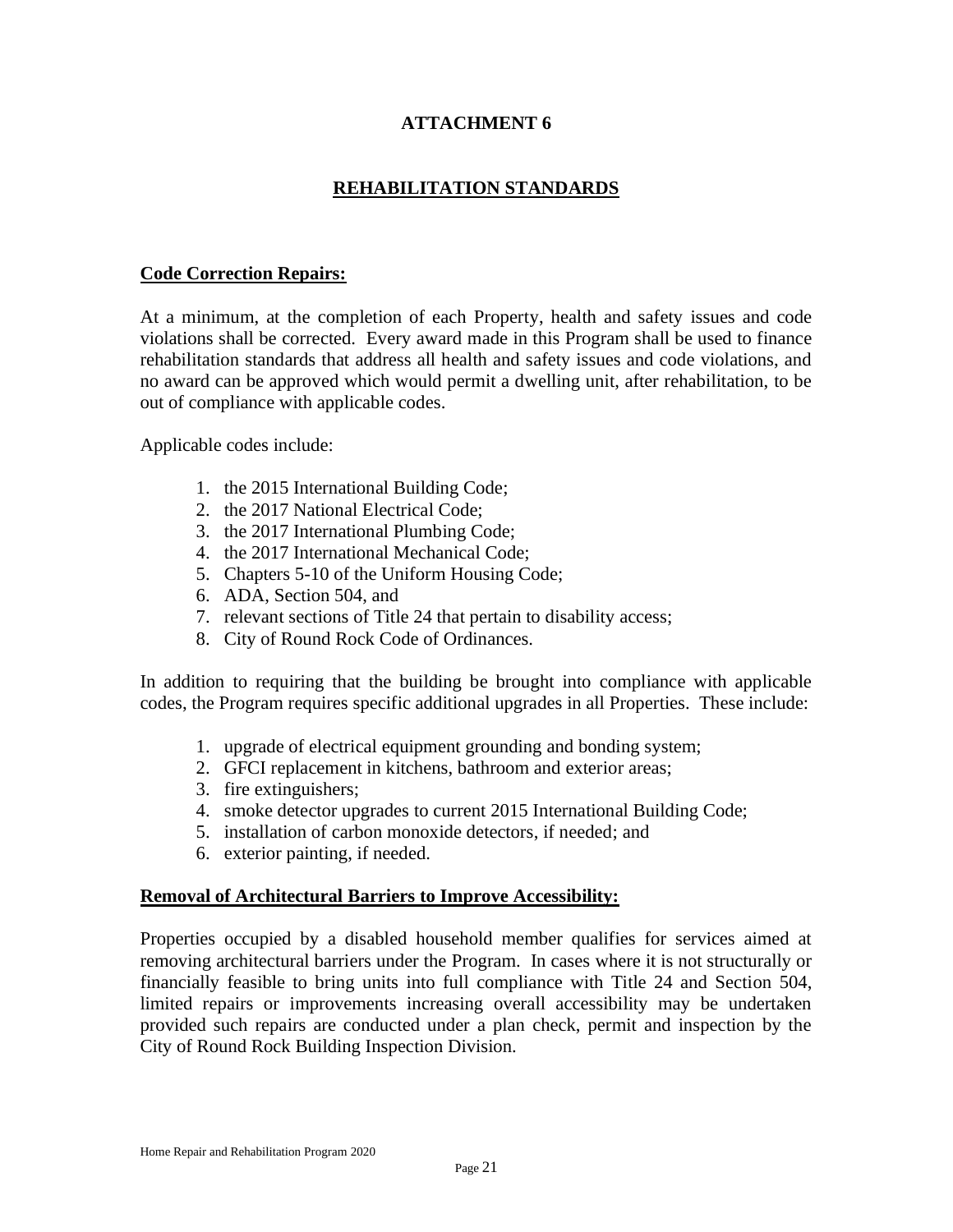Examples of eligible repairs or improvements that will alleviate architectural barriers include, but are not limited to:

- 1. Widening doorways and hallways;
- 2. Replacement of doorknobs with lever action handles;
- 3. Sliding doors;
- 4. Grab bars;
- 5. Ramps;
- 6. Transitional floor coverings;
- 7. Bathtubs and showers;
- 8. Toilet (alterations or modifications);
- 9. Electrical switches and convenience outlet relocation;
- 10. Kitchen cabinet modifications; and
- 11. Plumbing alterations or modifications.

#### **ELIGIBLE IMPROVEMENTS UNDER THE HOME REPAIR AND REHABILITATION PROGRAM**

In addition to the above-noted eligible improvements, Program funds are available for rehabilitation improvements that are considered necessary repair or replacement items:

- 1. Water heater;
- 2. Plumbing fixtures;
- 3. Window screens;
- 4. Heating units;
- 5. Doors;
- 6. Door locks;
- 7. Windows;
- 8. Porch and step structures;
- 9. Handrails and guardrails;
- 10. Plumbing;
- 11. Faulty sub-flooring (and floor covering if sub-flooring causes it to be removed/ replaced);
- 12. Electrical wiring (outlets and switch replacement);
- 13. Weatherization, such as window caulking;
- 14. Modifications which aid the mobility of the elderly and physically disabled, such as shower units with seats, lever hardware, retrofitting toilets to achieve adequate height, moving power points and light switches, ramping, reconstructing doorways, lowering sinks in kitchens and bathrooms;
- 15. Fumigation and treatment of termites and pest control;
- 16. Air conditioners; and
- 17. Roofing.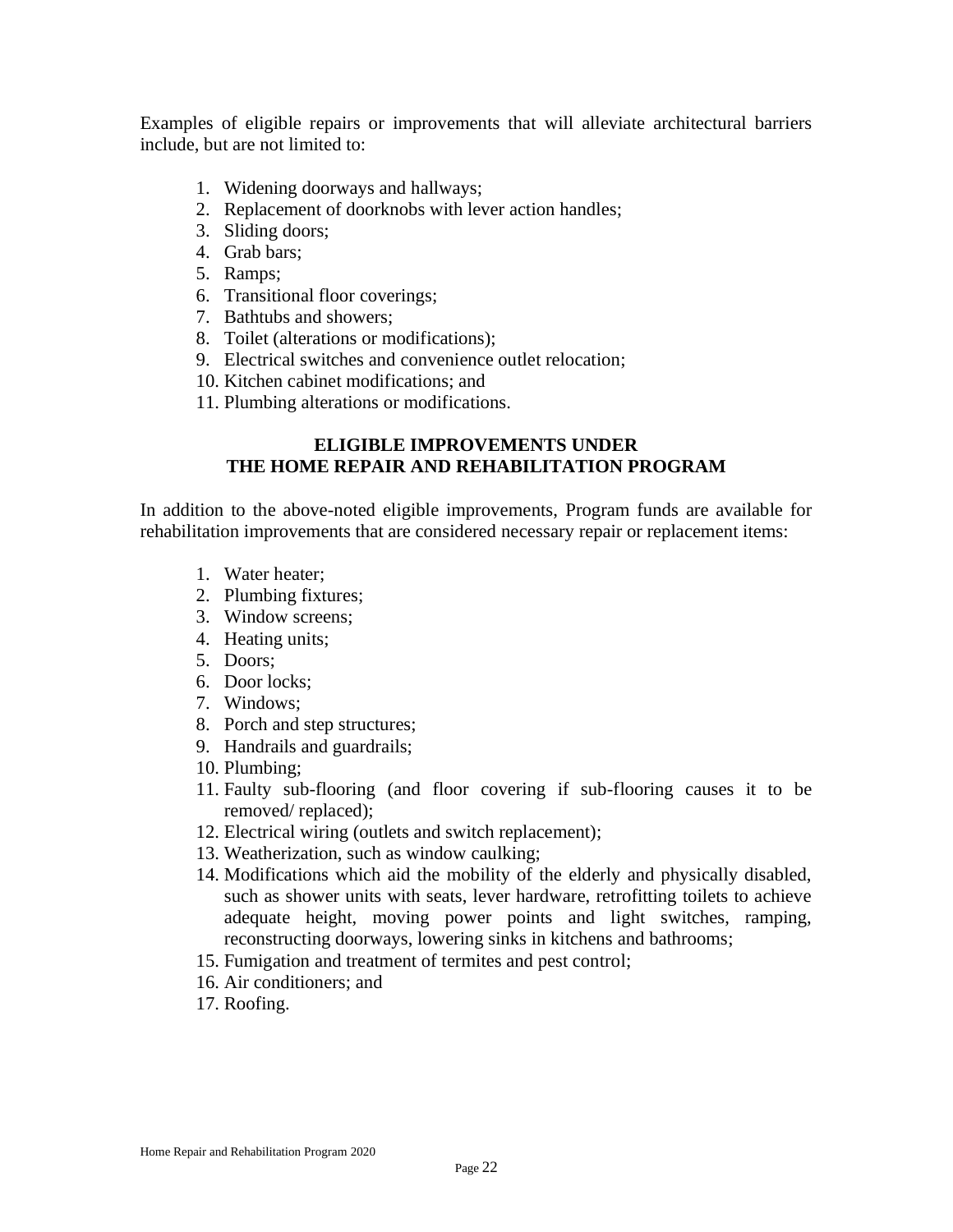#### **INELIGIBLE IMPROVEMENTS UNDER THE HOME REPAIR AND REHABILITATION PROGRAM**

Ineligible improvements include the following:

- 1. Recreational items, such as BBQ's, bathhouses, greenhouses, swimming pools, saunas, television antennas, tennis courts;
- 2. Luxury items, such as burglar alarms, burglar protection bars, dumbwaiters, kennels, murals, flower boxes, awnings, patios, decks storage sheds/workshops, microwaves and dishwashers;
- 3. Carpeting (other than carpet that is water-damaged carpet or shows excessive damage or wear); and
- 4. Other items deemed ineligible by the Community Development Coordinator.

#### **ELIGIBLE IMPROVEMENTS UNDER THE LIMITED HOME REPAIR AND REHABILITATION PROGRAM**

When it is not feasible to rehabilitate a home due to extensive repairs needed, limited repairs can be made up to and not exceeding \$10,000. These repairs are limited to the following:

- (1) HVAC repair or replacement;
- (2) Roof repair or replacement;
- (3) Electrical system repairs
- (4) Plumbing repairs